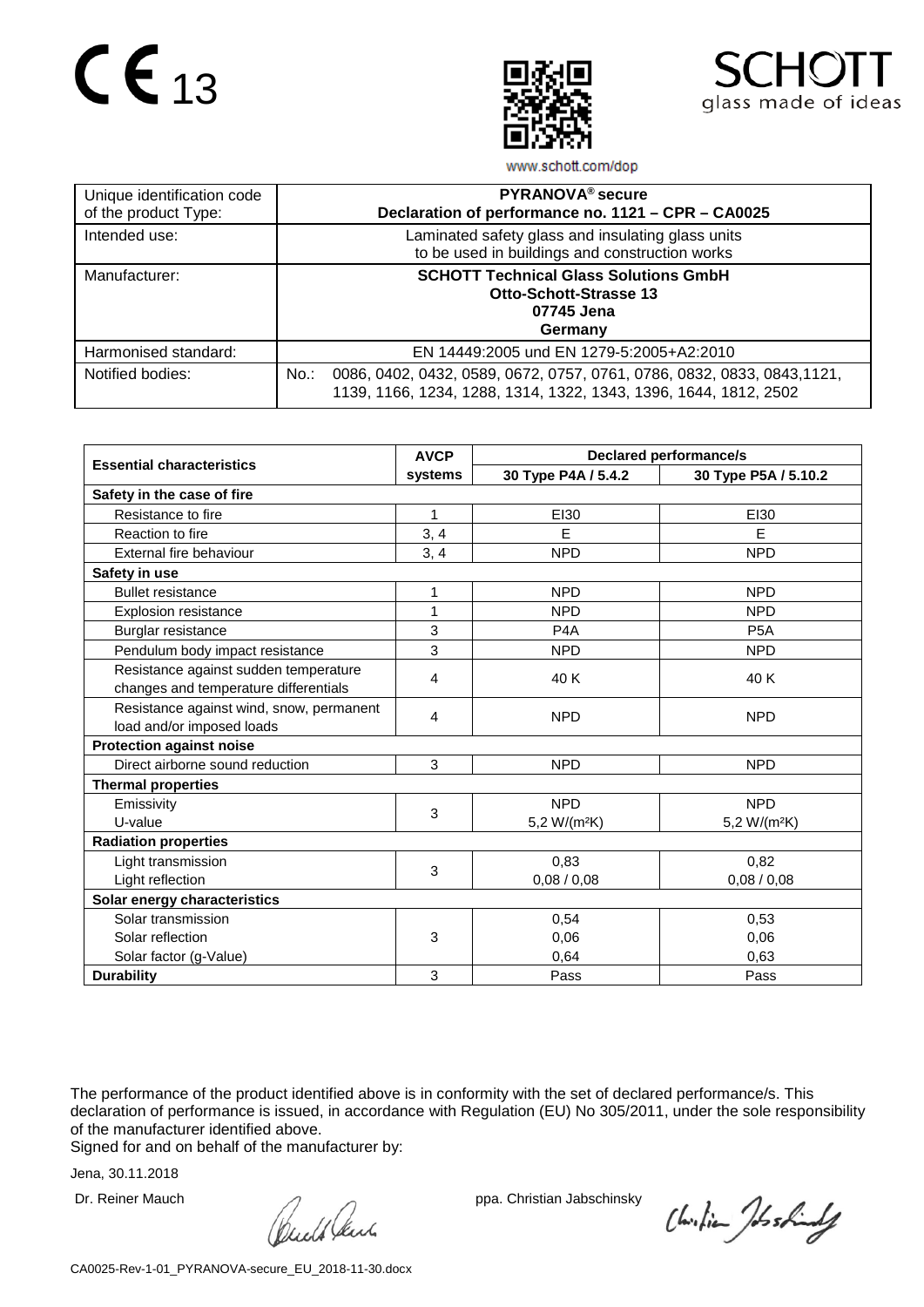



www.schott.com/dop

| Unique identification code<br>of the product Type: | PYRANOVA <sup>®</sup> secure<br>Declaration of performance no. 1121 - CPR - CA0025                                                                     |
|----------------------------------------------------|--------------------------------------------------------------------------------------------------------------------------------------------------------|
| Intended use:                                      | Laminated safety glass and insulating glass units<br>to be used in buildings and construction works                                                    |
| Manufacturer:                                      | <b>SCHOTT Technical Glass Solutions GmbH</b><br><b>Otto-Schott-Strasse 13</b><br>07745 Jena<br>Germany                                                 |
| Harmonised standard:                               | EN 14449:2005 und EN 1279-5:2005+A2:2010                                                                                                               |
| Notified bodies:                                   | 0086, 0402, 0432, 0589, 0672, 0757, 0761, 0786, 0832, 0833, 0843, 1121,<br>$No.$ :<br>1139, 1166, 1234, 1288, 1314, 1322, 1343, 1396, 1644, 1812, 2502 |

|                                          | <b>AVCP</b> | <b>Declared performance/s</b> |                       |  |  |
|------------------------------------------|-------------|-------------------------------|-----------------------|--|--|
| <b>Essential characteristics</b>         | systems     | 30 Type P6B / 1.1.6           | 30 Type P6B / 4.10.13 |  |  |
| Safety in the case of fire               |             |                               |                       |  |  |
| Resistance to fire                       | 1           | EI30                          | EI30                  |  |  |
| Reaction to fire                         | 3, 4        | E                             | E                     |  |  |
| External fire behaviour                  | 3, 4        | <b>NPD</b>                    | <b>NPD</b>            |  |  |
| Safety in use                            |             |                               |                       |  |  |
| <b>Bullet resistance</b>                 | 1           | <b>NPD</b>                    | <b>NPD</b>            |  |  |
| <b>Explosion resistance</b>              | 1           | <b>NPD</b>                    | <b>NPD</b>            |  |  |
| Burglar resistance                       | 3           | P <sub>6</sub> B              | P6B                   |  |  |
| Pendulum body impact resistance          | 3           | <b>NPD</b>                    | <b>NPD</b>            |  |  |
| Resistance against sudden temperature    | 4           | 40 K                          |                       |  |  |
| changes and temperature differentials    |             |                               | 40 K                  |  |  |
| Resistance against wind, snow, permanent | 4           | <b>NPD</b>                    | <b>NPD</b>            |  |  |
| load and/or imposed loads                |             |                               |                       |  |  |
| <b>Protection against noise</b>          |             |                               |                       |  |  |
| Direct airborne sound reduction          | 3           | <b>NPD</b>                    | <b>NPD</b>            |  |  |
| <b>Thermal properties</b>                |             |                               |                       |  |  |
| Emissivity                               | 3           | <b>NPD</b>                    | <b>NPD</b>            |  |  |
| U-value                                  |             | 4,9 W/(m <sup>2</sup> K)      | 5,1 $W/(m^2K)$        |  |  |
| <b>Radiation properties</b>              |             |                               |                       |  |  |
| Light transmission                       | 3           | 0,82                          | 0,82                  |  |  |
| Light reflection                         |             | 0,07/0,07                     | 0,08/0,08             |  |  |
| Solar energy characteristics             |             |                               |                       |  |  |
| Solar transmission                       |             | 0,56                          | 0,52                  |  |  |
| Solar reflection                         | 3           | 0,06                          | 0,06                  |  |  |
| Solar factor (g-Value)                   |             | 0,65                          | 0,62                  |  |  |
| <b>Durability</b>                        | 3           | Pass                          | Pass                  |  |  |

The performance of the product identified above is in conformity with the set of declared performance/s. This declaration of performance is issued, in accordance with Regulation (EU) No 305/2011, under the sole responsibility of the manufacturer identified above.

Signed for and on behalf of the manufacturer by:

Dr. Reiner Mauch ppa. Christian Jabschinsky<br>
ppa. Christian Jabschinsky<br>
ppa. Christian Jabschinsky

Christian Joshindy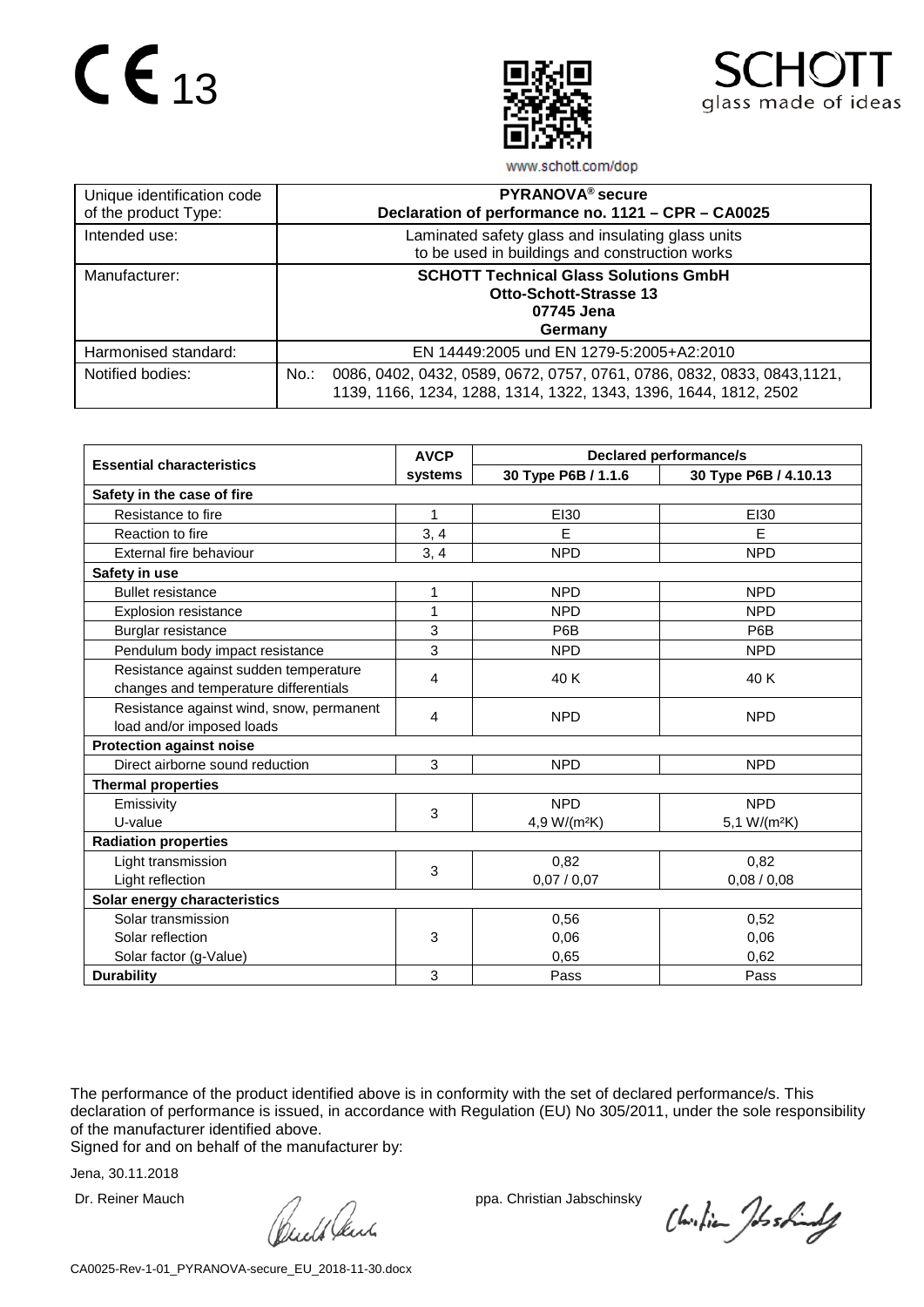



www.schott.com/dop

| Unique identification code<br>of the product Type: | PYRANOVA <sup>®</sup> secure<br>Declaration of performance no. 1121 - CPR - CA0025                                                                     |
|----------------------------------------------------|--------------------------------------------------------------------------------------------------------------------------------------------------------|
| Intended use:                                      | Laminated safety glass and insulating glass units<br>to be used in buildings and construction works                                                    |
| Manufacturer:                                      | <b>SCHOTT Technical Glass Solutions GmbH</b><br><b>Otto-Schott-Strasse 13</b><br>07745 Jena<br>Germany                                                 |
| Harmonised standard:                               | EN 14449:2005 und EN 1279-5:2005+A2:2010                                                                                                               |
| Notified bodies:                                   | 0086, 0402, 0432, 0589, 0672, 0757, 0761, 0786, 0832, 0833, 0843, 1121,<br>$No.$ :<br>1139, 1166, 1234, 1288, 1314, 1322, 1343, 1396, 1644, 1812, 2502 |

|                                          | <b>AVCP</b> | <b>Declared performance/s</b> |                          |  |  |  |
|------------------------------------------|-------------|-------------------------------|--------------------------|--|--|--|
| <b>Essential characteristics</b>         | systems     | 30 Type P7B / 1.2.6           | 30 Type P8B / 1.3.1      |  |  |  |
| Safety in the case of fire               |             |                               |                          |  |  |  |
| Resistance to fire                       | 1           | EI30                          | EI30                     |  |  |  |
| Reaction to fire                         | 3, 4        | E                             | E                        |  |  |  |
| External fire behaviour                  | 3, 4        | <b>NPD</b>                    | <b>NPD</b>               |  |  |  |
| Safety in use                            |             |                               |                          |  |  |  |
| <b>Bullet resistance</b>                 | 1           | <b>NPD</b>                    | <b>NPD</b>               |  |  |  |
| <b>Explosion resistance</b>              | 1           | <b>NPD</b>                    | <b>NPD</b>               |  |  |  |
| Burglar resistance                       | 3           | P7B                           | P8B                      |  |  |  |
| Pendulum body impact resistance          | 3           | <b>NPD</b>                    | <b>NPD</b>               |  |  |  |
| Resistance against sudden temperature    | 4           | 40 K                          | 40 K                     |  |  |  |
| changes and temperature differentials    |             |                               |                          |  |  |  |
| Resistance against wind, snow, permanent | 4           | <b>NPD</b>                    | <b>NPD</b>               |  |  |  |
| load and/or imposed loads                |             |                               |                          |  |  |  |
| <b>Protection against noise</b>          |             |                               |                          |  |  |  |
| Direct airborne sound reduction          | 3           | <b>NPD</b>                    | <b>NPD</b>               |  |  |  |
| <b>Thermal properties</b>                |             |                               |                          |  |  |  |
| Emissivity                               | 3           | <b>NPD</b>                    | <b>NPD</b>               |  |  |  |
| U-value                                  |             | 4,8 W/(m <sup>2</sup> K)      | 4,4 W/(m <sup>2</sup> K) |  |  |  |
| <b>Radiation properties</b>              |             |                               |                          |  |  |  |
| Light transmission                       | 3           | 0,80                          | 0,80                     |  |  |  |
| Light reflection                         |             | 0,07/0,07                     | 0,07/0,07                |  |  |  |
| Solar energy characteristics             |             |                               |                          |  |  |  |
| Solar transmission                       |             | 0,55                          | 0,54                     |  |  |  |
| Solar reflection                         | 3           | 0,06                          | 0.06                     |  |  |  |
| Solar factor (g-Value)                   |             | 0,64                          | 0,64                     |  |  |  |
| <b>Durability</b>                        | 3           | Pass                          | Pass                     |  |  |  |

The performance of the product identified above is in conformity with the set of declared performance/s. This declaration of performance is issued, in accordance with Regulation (EU) No 305/2011, under the sole responsibility of the manufacturer identified above.

Signed for and on behalf of the manufacturer by:

Dr. Reiner Mauch ppa. Christian Jabschinsky<br>
ppa. Christian Jabschinsky<br>
ppa. Christian Jabschinsky

Christian Joshindy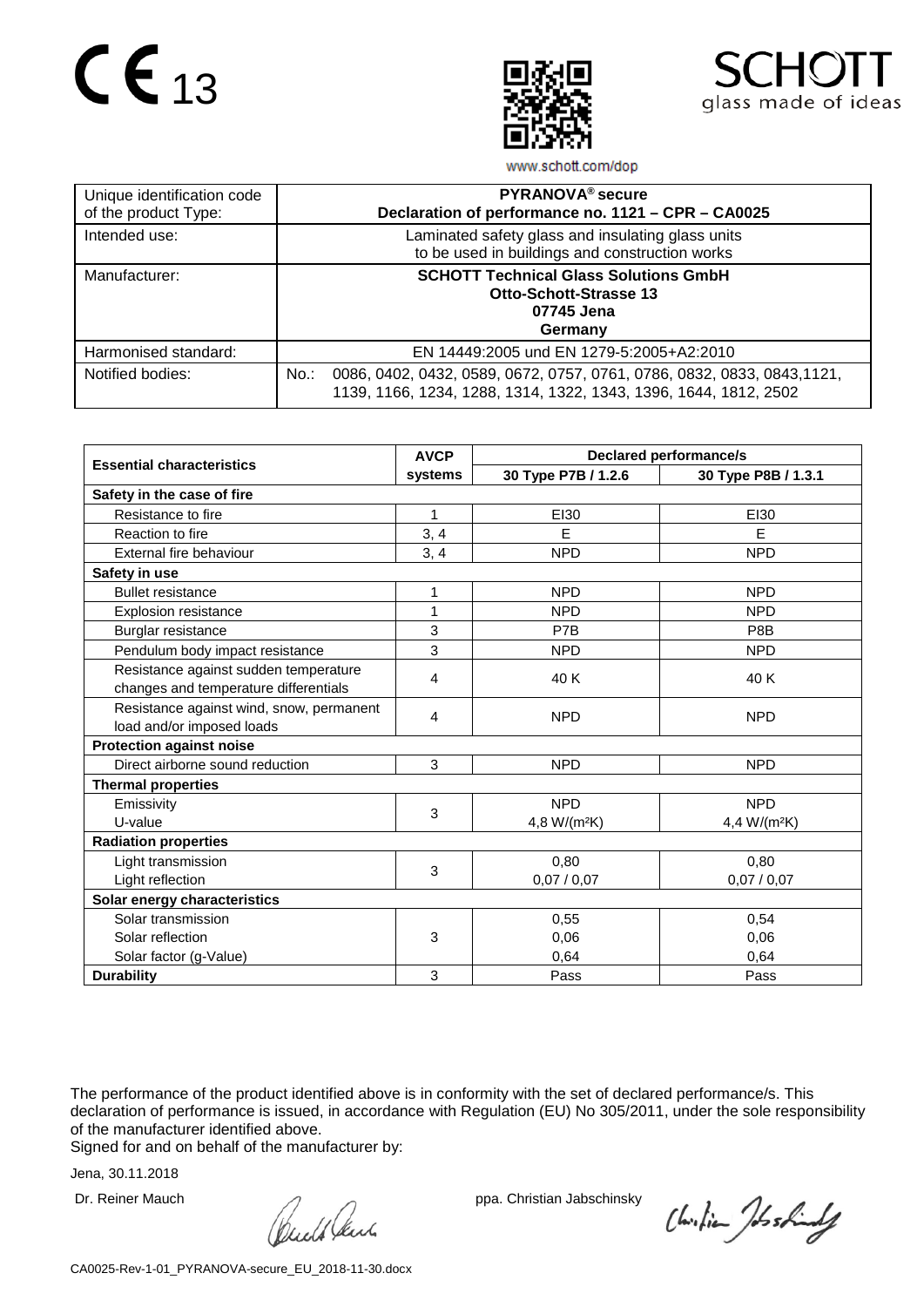



www.schott.com/dop

| Unique identification code<br>of the product Type: | PYRANOVA <sup>®</sup> secure<br>Declaration of performance no. 1121 - CPR - CA0025                                                                     |
|----------------------------------------------------|--------------------------------------------------------------------------------------------------------------------------------------------------------|
| Intended use:                                      | Laminated safety glass and insulating glass units<br>to be used in buildings and construction works                                                    |
| Manufacturer:                                      | <b>SCHOTT Technical Glass Solutions GmbH</b><br><b>Otto-Schott-Strasse 13</b><br>07745 Jena<br>Germany                                                 |
| Harmonised standard:                               | EN 14449:2005 und EN 1279-5:2005+A2:2010                                                                                                               |
| Notified bodies:                                   | 0086, 0402, 0432, 0589, 0672, 0757, 0761, 0786, 0832, 0833, 0843, 1121,<br>$No.$ :<br>1139, 1166, 1234, 1288, 1314, 1322, 1343, 1396, 1644, 1812, 2502 |

|                                          | <b>AVCP</b> | <b>Declared performance/s</b> |                          |  |  |
|------------------------------------------|-------------|-------------------------------|--------------------------|--|--|
| <b>Essential characteristics</b>         | systems     | 30 Type P8B / 1.9.7           | 30 Type P8B / 1.8.2      |  |  |
| Safety in the case of fire               |             |                               |                          |  |  |
| Resistance to fire                       | 1           | EI30/E60                      | EI45/EW60                |  |  |
| Reaction to fire                         | 3, 4        | E                             | E                        |  |  |
| External fire behaviour                  | 3, 4        | <b>NPD</b>                    | <b>NPD</b>               |  |  |
| Safety in use                            |             |                               |                          |  |  |
| <b>Bullet resistance</b>                 | 1           | <b>NPD</b>                    | <b>NPD</b>               |  |  |
| <b>Explosion resistance</b>              | 1           | <b>NPD</b>                    | <b>NPD</b>               |  |  |
| Burglar resistance                       | 3           | P8B                           | P8B                      |  |  |
| Pendulum body impact resistance          | 3           | <b>NPD</b>                    | <b>NPD</b>               |  |  |
| Resistance against sudden temperature    | 4           | 40 K                          | 40 K                     |  |  |
| changes and temperature differentials    |             |                               |                          |  |  |
| Resistance against wind, snow, permanent | 4           | <b>NPD</b>                    | <b>NPD</b>               |  |  |
| load and/or imposed loads                |             |                               |                          |  |  |
| <b>Protection against noise</b>          |             |                               |                          |  |  |
| Direct airborne sound reduction          | 3           | <b>NPD</b>                    | <b>NPD</b>               |  |  |
| <b>Thermal properties</b>                |             |                               |                          |  |  |
| Emissivity                               | 3           | <b>NPD</b>                    | <b>NPD</b>               |  |  |
| U-value                                  |             | 4,3 W/(m <sup>2</sup> K)      | 4,0 W/(m <sup>2</sup> K) |  |  |
| <b>Radiation properties</b>              |             |                               |                          |  |  |
| Light transmission                       | 3           | 0,75                          | 0,71                     |  |  |
| Light reflection                         |             | 0,07/0,07                     | 0,07/0,07                |  |  |
| Solar energy characteristics             |             |                               |                          |  |  |
| Solar transmission                       |             | 0,48                          | 0,46                     |  |  |
| Solar reflection                         | 3           | 0,06                          | 0.06                     |  |  |
| Solar factor (g-Value)                   |             | 0.59                          | 0,58                     |  |  |
| <b>Durability</b>                        | 3           | Pass                          | Pass                     |  |  |

The performance of the product identified above is in conformity with the set of declared performance/s. This declaration of performance is issued, in accordance with Regulation (EU) No 305/2011, under the sole responsibility of the manufacturer identified above.

Signed for and on behalf of the manufacturer by:

Dr. Reiner Mauch ppa. Christian Jabschinsky<br>
ppa. Christian Jabschinsky<br>
ppa. Christian Jabschinsky

Christian Joshindy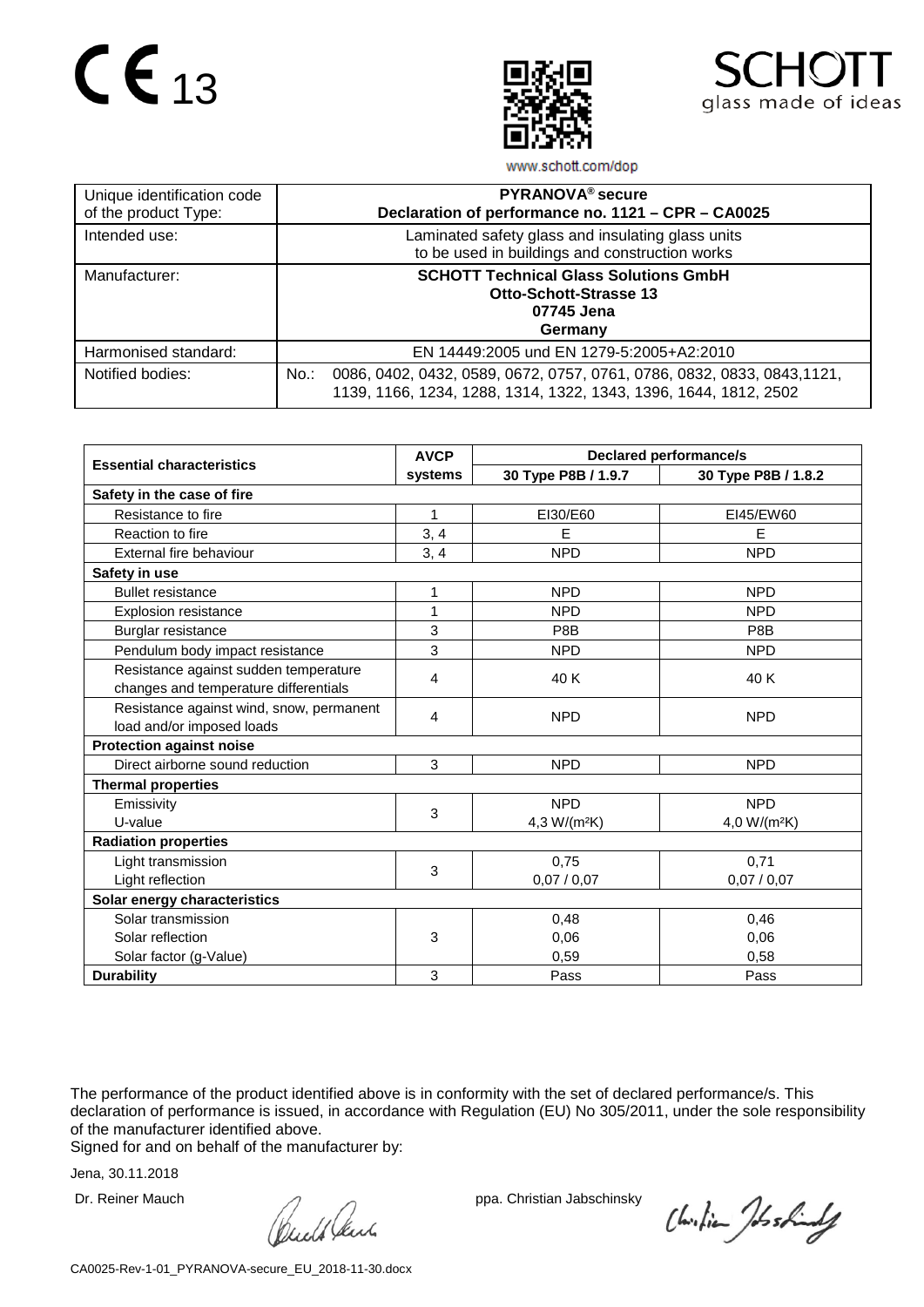



www.schott.com/dop

| Unique identification code<br>of the product Type: | PYRANOVA <sup>®</sup> secure<br>Declaration of performance no. 1121 - CPR - CA0025                                                                  |
|----------------------------------------------------|-----------------------------------------------------------------------------------------------------------------------------------------------------|
| Intended use:                                      | Laminated safety glass and insulating glass units<br>to be used in buildings and construction works                                                 |
| Manufacturer:                                      | <b>SCHOTT Technical Glass Solutions GmbH</b><br><b>Otto-Schott-Strasse 13</b><br>07745 Jena<br>Germany                                              |
| Harmonised standard:                               | EN 14449:2005 und EN 1279-5:2005+A2:2010                                                                                                            |
| Notified bodies:                                   | No.:<br>0086, 0402, 0432, 0589, 0672, 0757, 0761, 0786, 0832, 0833, 0843, 1121,<br>1139, 1166, 1234, 1288, 1314, 1322, 1343, 1396, 1644, 1812, 2502 |

|                                          | <b>AVCP</b> | <b>Declared performance/s</b> |                          |
|------------------------------------------|-------------|-------------------------------|--------------------------|
| <b>Essential characteristics</b>         | systems     | 60 Type P5A / 5.10.3          | 60 Type P6B / 12.0.2     |
| Safety in the case of fire               |             |                               |                          |
| Resistance to fire                       | 1           | E160                          | E160                     |
| Reaction to fire                         | 3, 4        | E                             | E                        |
| External fire behaviour                  | 3, 4        | <b>NPD</b>                    | <b>NPD</b>               |
| Safety in use                            |             |                               |                          |
| <b>Bullet resistance</b>                 | 1           | <b>NPD</b>                    | <b>NPD</b>               |
| <b>Explosion resistance</b>              | 1           | <b>NPD</b>                    | <b>NPD</b>               |
| Burglar resistance                       | 3           | P <sub>5</sub> A              | P6B                      |
| Pendulum body impact resistance          | 3           | <b>NPD</b>                    | <b>NPD</b>               |
| Resistance against sudden temperature    | 4           | 40 K                          | 40 K                     |
| changes and temperature differentials    |             |                               |                          |
| Resistance against wind, snow, permanent | 4           | <b>NPD</b>                    | <b>NPD</b>               |
| load and/or imposed loads                |             |                               |                          |
| <b>Protection against noise</b>          |             |                               |                          |
| Direct airborne sound reduction          | 3           | <b>NPD</b>                    | <b>NPD</b>               |
| <b>Thermal properties</b>                |             |                               |                          |
| Emissivity                               | 3           | <b>NPD</b>                    | <b>NPD</b>               |
| U-value                                  |             | 5,0 W/(m <sup>2</sup> K)      | 4,9 W/(m <sup>2</sup> K) |
| <b>Radiation properties</b>              |             |                               |                          |
| Light transmission                       | 3           | 0,79                          | 0,79                     |
| Light reflection                         |             | 0,07/0,07                     | 0,07/0,07                |
| Solar energy characteristics             |             |                               |                          |
| Solar transmission                       |             | 0,48                          | 0,46                     |
| Solar reflection                         | 3           | 0,06                          | 0,06                     |
| Solar factor (g-Value)                   |             | 0,59                          | 0,58                     |
| <b>Durability</b>                        | 3           | Pass                          | Pass                     |

The performance of the product identified above is in conformity with the set of declared performance/s. This declaration of performance is issued, in accordance with Regulation (EU) No 305/2011, under the sole responsibility of the manufacturer identified above.

Signed for and on behalf of the manufacturer by:

Dr. Reiner Mauch ppa. Christian Jabschinsky<br>
ppa. Christian Jabschinsky<br>
ppa. Christian Jabschinsky

Christian Joshindy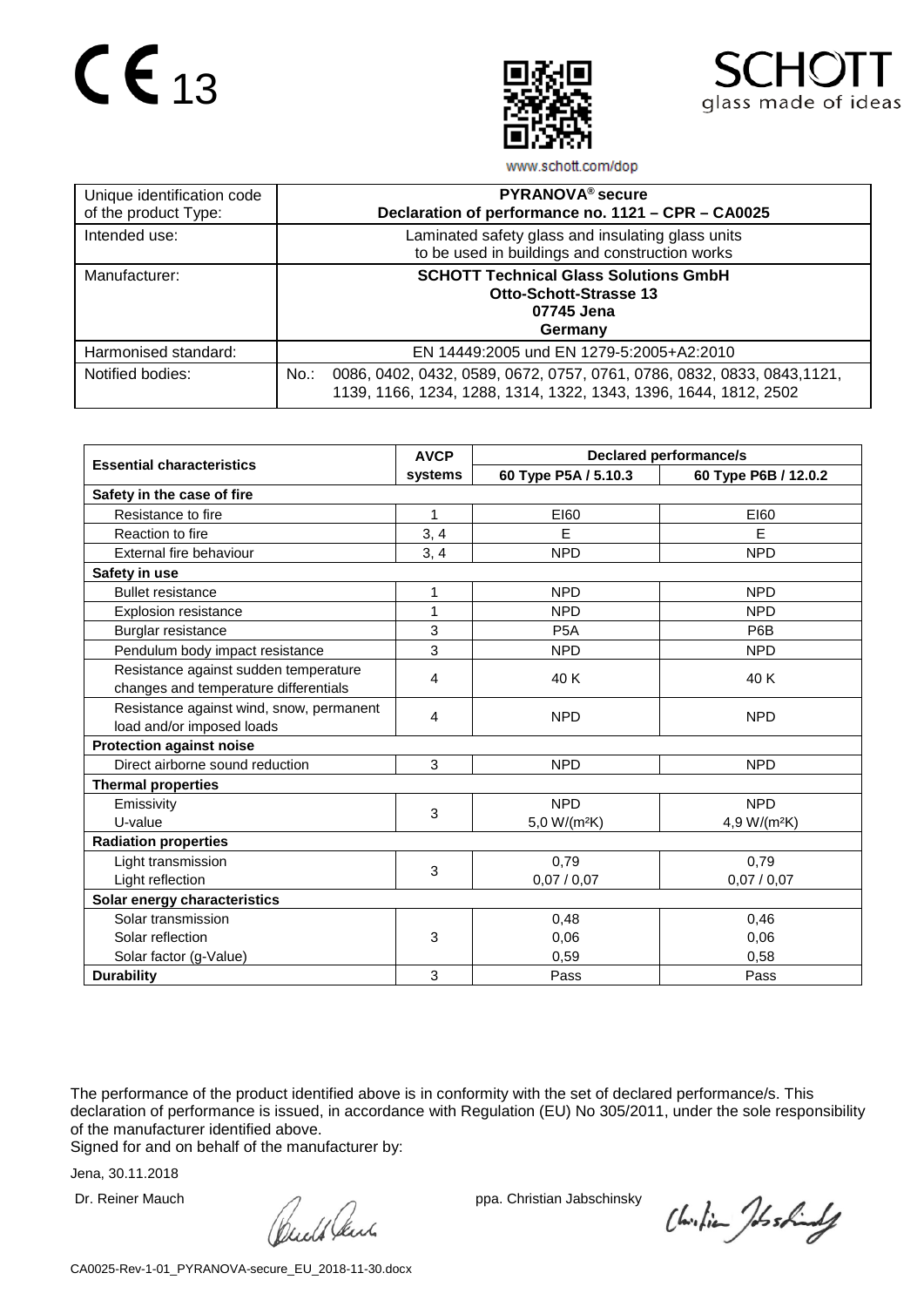



www.schott.com/dop

| Unique identification code<br>of the product Type: | PYRANOVA <sup>®</sup> secure<br>Declaration of performance no. 1121 - CPR - CA0025                                                                  |
|----------------------------------------------------|-----------------------------------------------------------------------------------------------------------------------------------------------------|
| Intended use:                                      | Laminated safety glass and insulating glass units<br>to be used in buildings and construction works                                                 |
| Manufacturer:                                      | <b>SCHOTT Technical Glass Solutions GmbH</b><br><b>Otto-Schott-Strasse 13</b><br>07745 Jena<br>Germany                                              |
| Harmonised standard:                               | EN 14449:2005 und EN 1279-5:2005+A2:2010                                                                                                            |
| Notified bodies:                                   | No.:<br>0086, 0402, 0432, 0589, 0672, 0757, 0761, 0786, 0832, 0833, 0843, 1121,<br>1139, 1166, 1234, 1288, 1314, 1322, 1343, 1396, 1644, 1812, 2502 |

|                                          | <b>AVCP</b> | <b>Declared performance/s</b> |                          |  |  |  |
|------------------------------------------|-------------|-------------------------------|--------------------------|--|--|--|
| <b>Essential characteristics</b>         | systems     | 60 Type P8B / 2.3.18          | 60 Type P8B / 2.4.18     |  |  |  |
| Safety in the case of fire               |             |                               |                          |  |  |  |
| Resistance to fire                       | 1           | E160                          | E160                     |  |  |  |
| Reaction to fire                         | 3, 4        | E                             | E                        |  |  |  |
| External fire behaviour                  | 3, 4        | <b>NPD</b>                    | <b>NPD</b>               |  |  |  |
| Safety in use                            |             |                               |                          |  |  |  |
| <b>Bullet resistance</b>                 | 1           | <b>NPD</b>                    | <b>NPD</b>               |  |  |  |
| <b>Explosion resistance</b>              | 1           | <b>NPD</b>                    | <b>NPD</b>               |  |  |  |
| Burglar resistance                       | 3           | P8B                           | P8B                      |  |  |  |
| Pendulum body impact resistance          | 3           | <b>NPD</b>                    | <b>NPD</b>               |  |  |  |
| Resistance against sudden temperature    | 4           | 40 K                          | 40 K                     |  |  |  |
| changes and temperature differentials    |             |                               |                          |  |  |  |
| Resistance against wind, snow, permanent | 4           | <b>NPD</b>                    | <b>NPD</b>               |  |  |  |
| load and/or imposed loads                |             |                               |                          |  |  |  |
| <b>Protection against noise</b>          |             |                               |                          |  |  |  |
| Direct airborne sound reduction          | 3           | <b>NPD</b>                    | <b>NPD</b>               |  |  |  |
| <b>Thermal properties</b>                |             |                               |                          |  |  |  |
| Emissivity                               | 3           | <b>NPD</b>                    | <b>NPD</b>               |  |  |  |
| U-value                                  |             | 4,3 W/(m <sup>2</sup> K)      | 4,8 W/(m <sup>2</sup> K) |  |  |  |
| <b>Radiation properties</b>              |             |                               |                          |  |  |  |
| Light transmission                       | 3           | 0,74                          | 0,79                     |  |  |  |
| Light reflection                         |             | 0,07/0,07                     | 0,07/0,07                |  |  |  |
| Solar energy characteristics             |             |                               |                          |  |  |  |
| Solar transmission                       |             | 0,45                          | 0,45                     |  |  |  |
| Solar reflection                         | 3           | 0,06                          | 0.06                     |  |  |  |
| Solar factor (g-Value)                   |             | 0,56                          | 0,57                     |  |  |  |
| <b>Durability</b>                        | 3           | Pass                          | Pass                     |  |  |  |

The performance of the product identified above is in conformity with the set of declared performance/s. This declaration of performance is issued, in accordance with Regulation (EU) No 305/2011, under the sole responsibility of the manufacturer identified above.

Signed for and on behalf of the manufacturer by:

Dr. Reiner Mauch ppa. Christian Jabschinsky<br>
ppa. Christian Jabschinsky<br>
ppa. Christian Jabschinsky

Christian Joshindy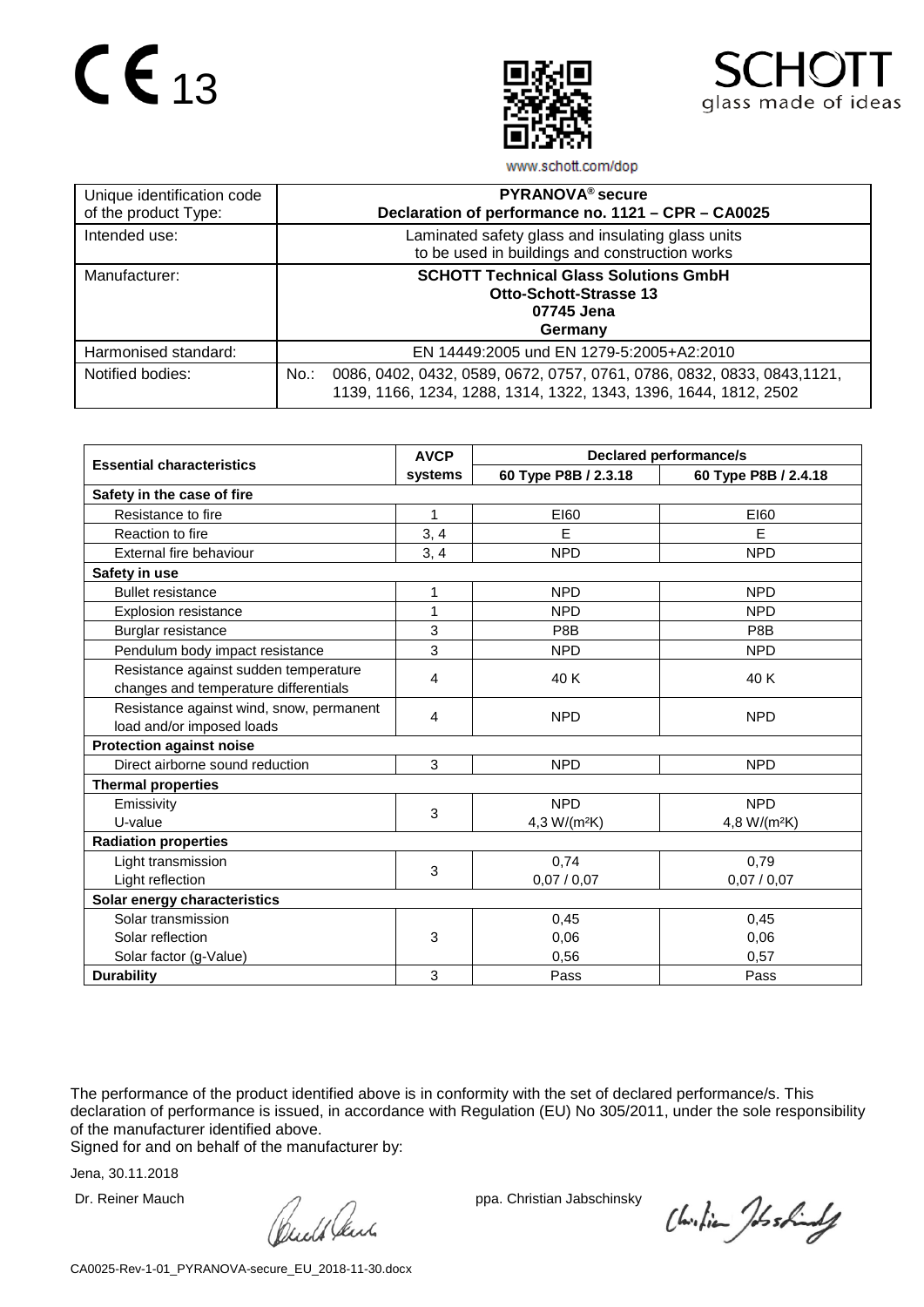



www.schott.com/dop

| Unique identification code<br>of the product Type: | PYRANOVA <sup>®</sup> secure<br>Declaration of performance no. 1121 - CPR - CA0025                                                                     |
|----------------------------------------------------|--------------------------------------------------------------------------------------------------------------------------------------------------------|
| Intended use:                                      | Laminated safety glass and insulating glass units<br>to be used in buildings and construction works                                                    |
| Manufacturer:                                      | <b>SCHOTT Technical Glass Solutions GmbH</b><br><b>Otto-Schott-Strasse 13</b><br>07745 Jena<br>Germany                                                 |
| Harmonised standard:                               | EN 14449:2005 und EN 1279-5:2005+A2:2010                                                                                                               |
| Notified bodies:                                   | 0086, 0402, 0432, 0589, 0672, 0757, 0761, 0786, 0832, 0833, 0843, 1121,<br>$No.$ :<br>1139, 1166, 1234, 1288, 1314, 1322, 1343, 1396, 1644, 1812, 2502 |

|                                          | <b>AVCP</b> | <b>Declared performance/s</b> |                          |  |  |
|------------------------------------------|-------------|-------------------------------|--------------------------|--|--|
| <b>Essential characteristics</b>         | systems     | 60 Type P8B / 10.8.19         | 60 Type P8B / 13.18.16   |  |  |
| Safety in the case of fire               |             |                               |                          |  |  |
| Resistance to fire                       | 1           | E160                          | E160                     |  |  |
| Reaction to fire                         | 3, 4        | E                             | E                        |  |  |
| External fire behaviour                  | 3, 4        | <b>NPD</b>                    | <b>NPD</b>               |  |  |
| Safety in use                            |             |                               |                          |  |  |
| <b>Bullet resistance</b>                 | 1           | <b>NPD</b>                    | <b>NPD</b>               |  |  |
| <b>Explosion resistance</b>              | 1           | <b>NPD</b>                    | <b>NPD</b>               |  |  |
| Burglar resistance                       | 3           | P8B                           | P8B                      |  |  |
| Pendulum body impact resistance          | 3           | <b>NPD</b>                    | <b>NPD</b>               |  |  |
| Resistance against sudden temperature    | 4           | 40 K                          | 40 K                     |  |  |
| changes and temperature differentials    |             |                               |                          |  |  |
| Resistance against wind, snow, permanent | 4           | <b>NPD</b>                    | <b>NPD</b>               |  |  |
| load and/or imposed loads                |             |                               |                          |  |  |
| <b>Protection against noise</b>          |             |                               |                          |  |  |
| Direct airborne sound reduction          | 3           | <b>NPD</b>                    | <b>NPD</b>               |  |  |
| <b>Thermal properties</b>                |             |                               |                          |  |  |
| Emissivity                               | 3           | <b>NPD</b>                    | <b>NPD</b>               |  |  |
| U-value                                  |             | $3,7 W/(m^2K)$                | 3,4 W/(m <sup>2</sup> K) |  |  |
| <b>Radiation properties</b>              |             |                               |                          |  |  |
| Light transmission                       | 3           | 0,67                          | 0,61                     |  |  |
| Light reflection                         |             | 0,06/0,06                     | 0,06/0,06                |  |  |
| Solar energy characteristics             |             |                               |                          |  |  |
| Solar transmission                       |             | 0,39                          | 0,34                     |  |  |
| Solar reflection                         | 3           | 0,05                          | 0.05                     |  |  |
| Solar factor (g-Value)                   |             | 0,52                          | 0,48                     |  |  |
| <b>Durability</b>                        | 3           | Pass                          | Pass                     |  |  |

The performance of the product identified above is in conformity with the set of declared performance/s. This declaration of performance is issued, in accordance with Regulation (EU) No 305/2011, under the sole responsibility of the manufacturer identified above.

Signed for and on behalf of the manufacturer by:

Dr. Reiner Mauch ppa. Christian Jabschinsky<br>
ppa. Christian Jabschinsky<br>
ppa. Christian Jabschinsky

Christian Joshindy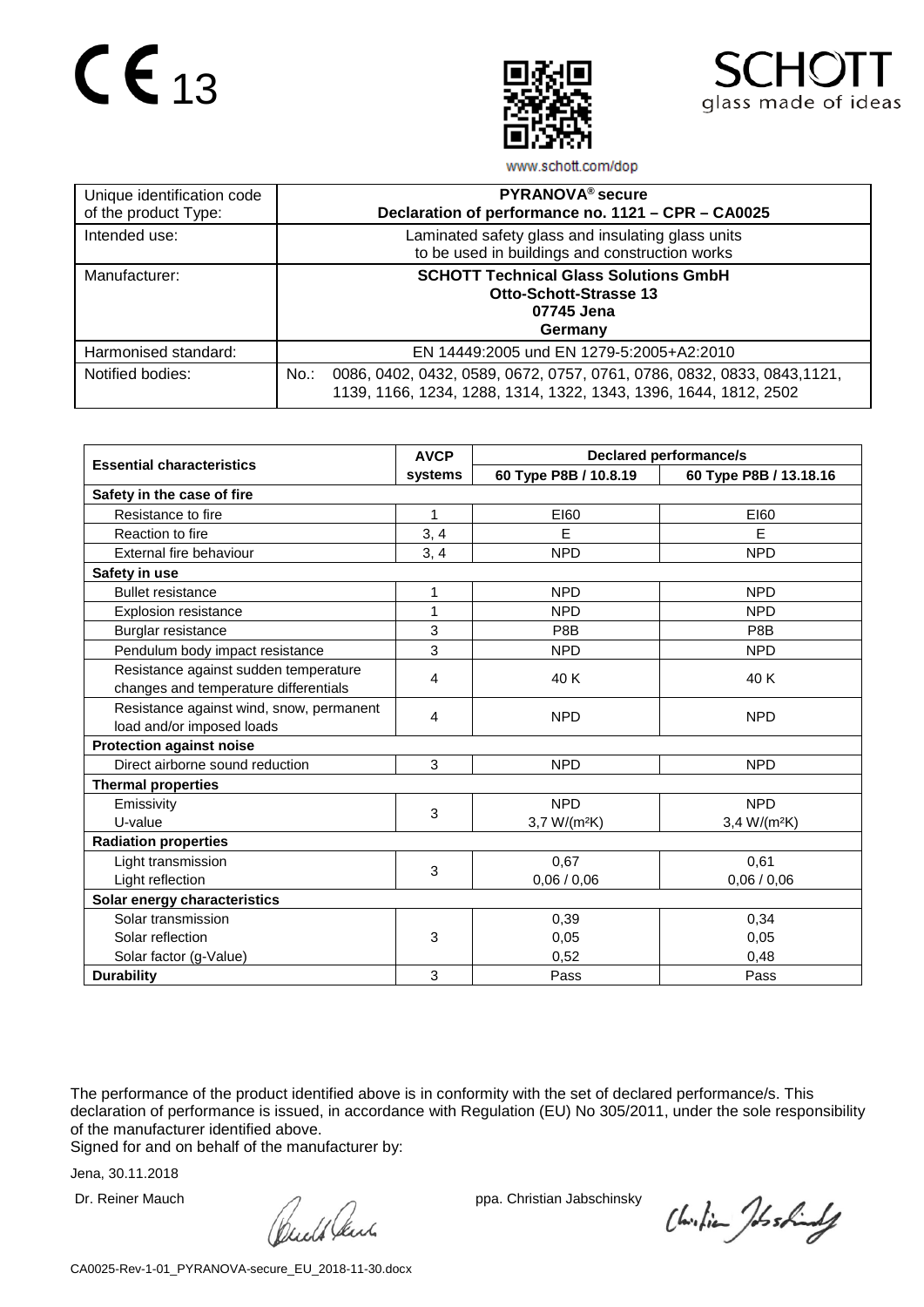



www.schott.com/dop

| Unique identification code<br>of the product Type: | PYRANOVA <sup>®</sup> secure<br>Declaration of performance no. 1121 - CPR - CA0025                                                                  |
|----------------------------------------------------|-----------------------------------------------------------------------------------------------------------------------------------------------------|
| Intended use:                                      | Laminated safety glass and insulating glass units<br>to be used in buildings and construction works                                                 |
| Manufacturer:                                      | <b>SCHOTT Technical Glass Solutions GmbH</b><br><b>Otto-Schott-Strasse 13</b><br>07745 Jena<br>Germany                                              |
| Harmonised standard:                               | EN 14449:2005 und EN 1279-5:2005+A2:2010                                                                                                            |
| Notified bodies:                                   | No.:<br>0086, 0402, 0432, 0589, 0672, 0757, 0761, 0786, 0832, 0833, 0843, 1121,<br>1139, 1166, 1234, 1288, 1314, 1322, 1343, 1396, 1644, 1812, 2502 |

|                                          | <b>AVCP</b> | <b>Declared performance/s</b> |                          |  |  |
|------------------------------------------|-------------|-------------------------------|--------------------------|--|--|
| <b>Essential characteristics</b>         | systems     | 90 Type P7B / 15.19.20        | 90 Type P8B / 15.17.20   |  |  |
| Safety in the case of fire               |             |                               |                          |  |  |
| Resistance to fire                       | 1           | E190                          | E190                     |  |  |
| Reaction to fire                         | 3, 4        | E                             | E                        |  |  |
| External fire behaviour                  | 3, 4        | <b>NPD</b>                    | <b>NPD</b>               |  |  |
| Safety in use                            |             |                               |                          |  |  |
| <b>Bullet resistance</b>                 | 1           | <b>NPD</b>                    | <b>NPD</b>               |  |  |
| <b>Explosion resistance</b>              | 1           | <b>NPD</b>                    | <b>NPD</b>               |  |  |
| Burglar resistance                       | 3           | P7B                           | P8B                      |  |  |
| Pendulum body impact resistance          | 3           | <b>NPD</b>                    | <b>NPD</b>               |  |  |
| Resistance against sudden temperature    | 4           | 40 K                          | 40 K                     |  |  |
| changes and temperature differentials    |             |                               |                          |  |  |
| Resistance against wind, snow, permanent | 4           | <b>NPD</b>                    | <b>NPD</b>               |  |  |
| load and/or imposed loads                |             |                               |                          |  |  |
| <b>Protection against noise</b>          |             |                               |                          |  |  |
| Direct airborne sound reduction          | 3           | <b>NPD</b>                    | <b>NPD</b>               |  |  |
| <b>Thermal properties</b>                |             |                               |                          |  |  |
| Emissivity                               | 3           | <b>NPD</b>                    | <b>NPD</b>               |  |  |
| U-value                                  |             | 4,0 W/( $m^2K$ )              | 3,9 W/(m <sup>2</sup> K) |  |  |
| <b>Radiation properties</b>              |             |                               |                          |  |  |
| Light transmission                       | 3           | 0,67                          | 0,65                     |  |  |
| Light reflection                         |             | 0,06/0,06                     | 0,06/0,06                |  |  |
| Solar energy characteristics             |             |                               |                          |  |  |
| Solar transmission                       |             | 0,35                          | 0,34                     |  |  |
| Solar reflection                         | 3           | 0,05                          | 0.05                     |  |  |
| Solar factor (g-Value)                   |             | 0,49                          | 0,48                     |  |  |
| <b>Durability</b>                        | 3           | Pass                          | Pass                     |  |  |

The performance of the product identified above is in conformity with the set of declared performance/s. This declaration of performance is issued, in accordance with Regulation (EU) No 305/2011, under the sole responsibility of the manufacturer identified above.

Signed for and on behalf of the manufacturer by:

Dr. Reiner Mauch ppa. Christian Jabschinsky<br>
ppa. Christian Jabschinsky<br>
ppa. Christian Jabschinsky

Christian Joshindy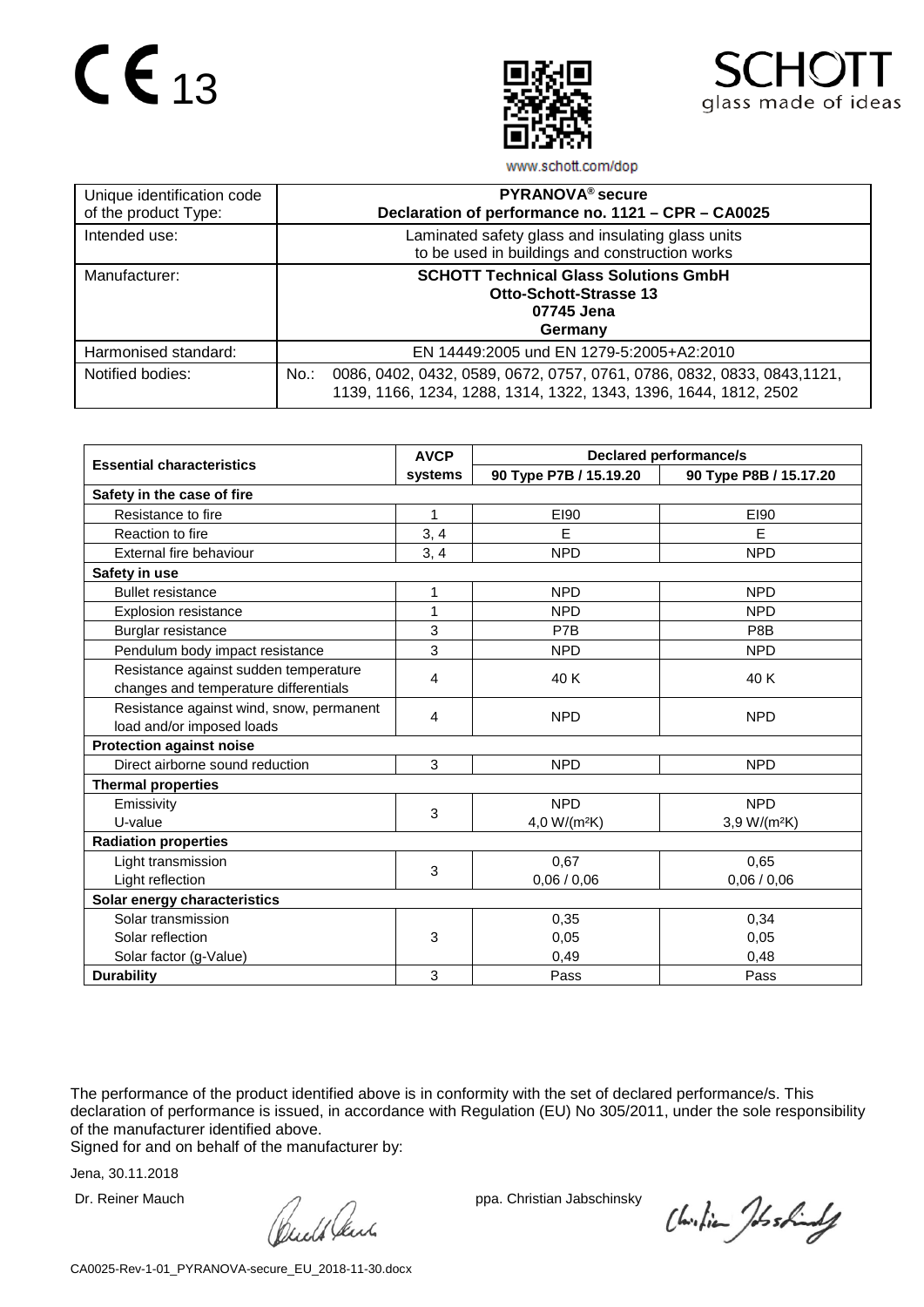



www.schott.com/dop

| Unique identification code<br>of the product Type: | PYRANOVA <sup>®</sup> secure<br>Declaration of performance no. 1121 - CPR - CA0025                                                                     |
|----------------------------------------------------|--------------------------------------------------------------------------------------------------------------------------------------------------------|
| Intended use:                                      | Laminated safety glass and insulating glass units<br>to be used in buildings and construction works                                                    |
| Manufacturer:                                      | <b>SCHOTT Technical Glass Solutions GmbH</b><br><b>Otto-Schott-Strasse 13</b><br>07745 Jena<br>Germany                                                 |
| Harmonised standard:                               | EN 14449:2005 und EN 1279-5:2005+A2:2010                                                                                                               |
| Notified bodies:                                   | 0086, 0402, 0432, 0589, 0672, 0757, 0761, 0786, 0832, 0833, 0843, 1121,<br>$No.$ :<br>1139, 1166, 1234, 1288, 1314, 1322, 1343, 1396, 1644, 1812, 2502 |

|                                          | <b>AVCP</b> | <b>Declared performance/s</b> |  |  |
|------------------------------------------|-------------|-------------------------------|--|--|
| <b>Essential characteristics</b>         | systems     | 90 Type P8B / 15.18.20        |  |  |
| Safety in the case of fire               |             |                               |  |  |
| Resistance to fire                       | 1           | E190                          |  |  |
| Reaction to fire                         | 3, 4        | E                             |  |  |
| External fire behaviour                  | 3, 4        | <b>NPD</b>                    |  |  |
| Safety in use                            |             |                               |  |  |
| <b>Bullet resistance</b>                 | 1           | <b>NPD</b>                    |  |  |
| <b>Explosion resistance</b>              | 1           | <b>NPD</b>                    |  |  |
| Burglar resistance                       | 3           | P8B                           |  |  |
| Pendulum body impact resistance          | 3           | <b>NPD</b>                    |  |  |
| Resistance against sudden temperature    | 4           | 40 K                          |  |  |
| changes and temperature differentials    |             |                               |  |  |
| Resistance against wind, snow, permanent | 4           | <b>NPD</b>                    |  |  |
| load and/or imposed loads                |             |                               |  |  |
| <b>Protection against noise</b>          |             |                               |  |  |
| Direct airborne sound reduction          | 3           | <b>NPD</b>                    |  |  |
| <b>Thermal properties</b>                |             |                               |  |  |
| Emissivity                               | 3           | <b>NPD</b>                    |  |  |
| U-value                                  |             | 3,3 W/(m <sup>2</sup> K)      |  |  |
| <b>Radiation properties</b>              |             |                               |  |  |
| Light transmission                       | 3           | 0,59                          |  |  |
| Light reflection                         |             | 0,06/0,06                     |  |  |
| Solar energy characteristics             |             |                               |  |  |
| Solar transmission                       |             | 0,31                          |  |  |
| Solar reflection                         | 3           | 0,05                          |  |  |
| Solar factor (g-Value)                   |             | 0,46                          |  |  |
| <b>Durability</b>                        | 3           | Pass                          |  |  |

The performance of the product identified above is in conformity with the set of declared performance/s. This declaration of performance is issued, in accordance with Regulation (EU) No 305/2011, under the sole responsibility of the manufacturer identified above.

Signed for and on behalf of the manufacturer by:

Dr. Reiner Mauch ppa. Christian Jabschinsky<br>
ppa. Christian Jabschinsky<br>
ppa. Christian Jabschinsky

Christian Joshindy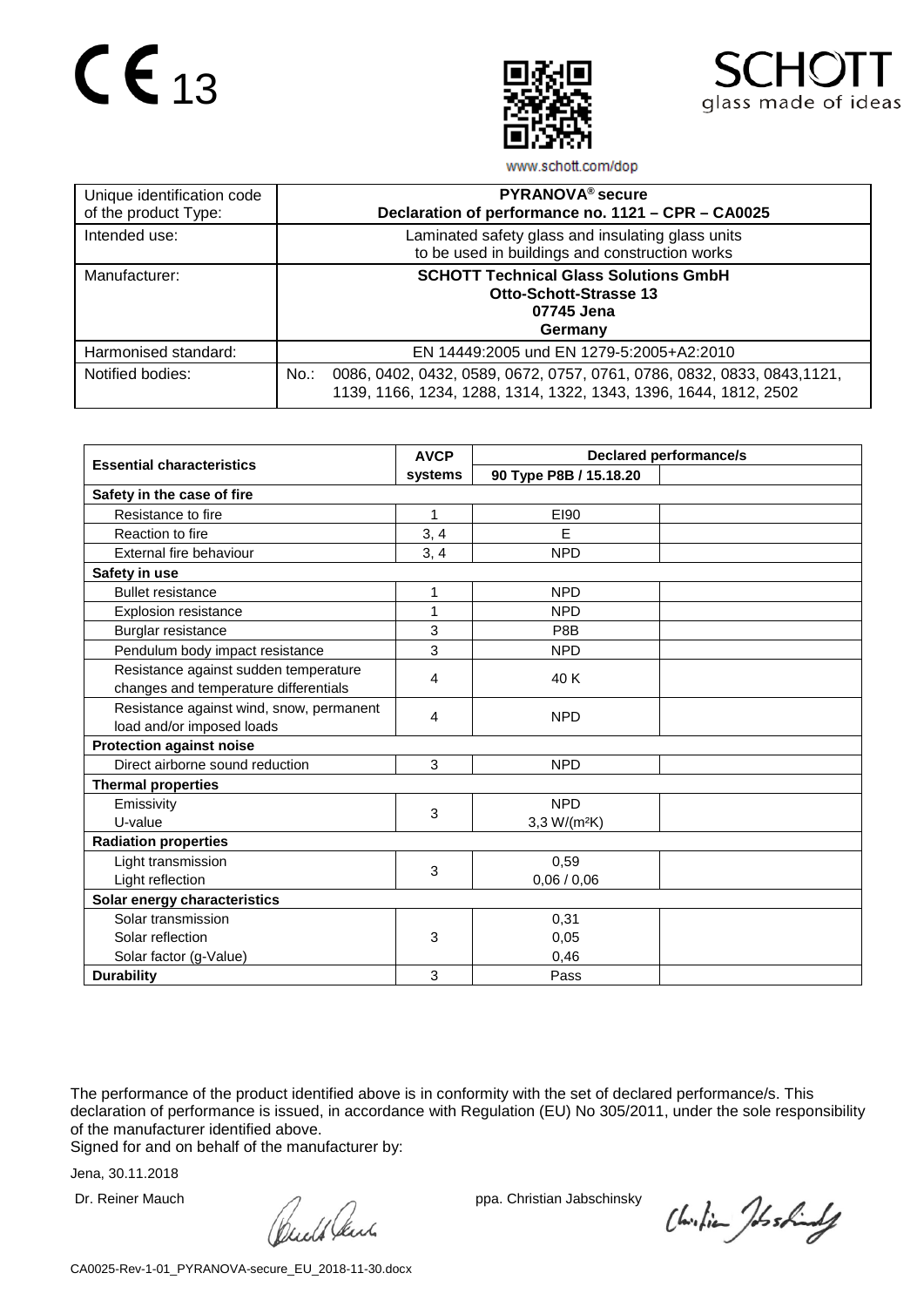



www.schott.com/dop

| Unique identification code<br>of the product Type: | PYRANOVA <sup>®</sup> secure<br>Declaration of performance no. 1121 - CPR - CA0025                                                                     |
|----------------------------------------------------|--------------------------------------------------------------------------------------------------------------------------------------------------------|
| Intended use:                                      | Laminated safety glass and insulating glass units<br>to be used in buildings and construction works                                                    |
| Manufacturer:                                      | <b>SCHOTT Technical Glass Solutions GmbH</b><br><b>Otto-Schott-Strasse 13</b><br>07745 Jena<br>Germany                                                 |
| Harmonised standard:                               | EN 14449:2005 und EN 1279-5:2005+A2:2010                                                                                                               |
| Notified bodies:                                   | 0086, 0402, 0432, 0589, 0672, 0757, 0761, 0786, 0832, 0833, 0843, 1121,<br>$No.$ :<br>1139, 1166, 1234, 1288, 1314, 1322, 1343, 1396, 1644, 1812, 2502 |

|                                          | <b>AVCP</b> | <b>Declared performance/s</b> |                          |  |  |
|------------------------------------------|-------------|-------------------------------|--------------------------|--|--|
| <b>Essential characteristics</b>         | systems     | 30 Type BR2NS / 2.1.1         | 30 Type BR2NS / 10.0.12  |  |  |
| Safety in the case of fire               |             |                               |                          |  |  |
| Resistance to fire                       | 1           | EI30                          | EI30                     |  |  |
| Reaction to fire                         | 3, 4        | E                             | E                        |  |  |
| External fire behaviour                  | 3, 4        | <b>NPD</b>                    | <b>NPD</b>               |  |  |
| Safety in use                            |             |                               |                          |  |  |
| <b>Bullet resistance</b>                 | 1           | BR2NS                         | BR <sub>2NS</sub>        |  |  |
| <b>Explosion resistance</b>              | 1           | <b>NPD</b>                    | <b>NPD</b>               |  |  |
| Burglar resistance                       | 3           | <b>NPD</b>                    | <b>NPD</b>               |  |  |
| Pendulum body impact resistance          | 3           | <b>NPD</b>                    | <b>NPD</b>               |  |  |
| Resistance against sudden temperature    | 4           | 40 K                          | 40 K                     |  |  |
| changes and temperature differentials    |             |                               |                          |  |  |
| Resistance against wind, snow, permanent | 4           | <b>NPD</b>                    | <b>NPD</b>               |  |  |
| load and/or imposed loads                |             |                               |                          |  |  |
| <b>Protection against noise</b>          |             |                               |                          |  |  |
| Direct airborne sound reduction          | 3           | <b>NPD</b>                    | <b>NPD</b>               |  |  |
| <b>Thermal properties</b>                |             |                               |                          |  |  |
| Emissivity                               | 3           | <b>NPD</b>                    | <b>NPD</b>               |  |  |
| U-value                                  |             | 5,1 W/(m <sup>2</sup> K)      | 5,0 W/(m <sup>2</sup> K) |  |  |
| <b>Radiation properties</b>              |             |                               |                          |  |  |
| Light transmission                       | 3           | 0,84                          | 0,86                     |  |  |
| Light reflection                         |             | 0,08/0,08                     | 0,08/0,08                |  |  |
| Solar energy characteristics             |             |                               |                          |  |  |
| Solar transmission                       |             | 0,59                          | 0,59                     |  |  |
| Solar reflection                         | 3           | 0,06                          | 0.06                     |  |  |
| Solar factor (g-Value)                   |             | 0.67                          | 0.67                     |  |  |
| <b>Durability</b>                        | 3           | Pass                          | Pass                     |  |  |

The performance of the product identified above is in conformity with the set of declared performance/s. This declaration of performance is issued, in accordance with Regulation (EU) No 305/2011, under the sole responsibility of the manufacturer identified above.

Signed for and on behalf of the manufacturer by:

Dr. Reiner Mauch ppa. Christian Jabschinsky<br>
ppa. Christian Jabschinsky<br>
ppa. Christian Jabschinsky

Christian Joshindy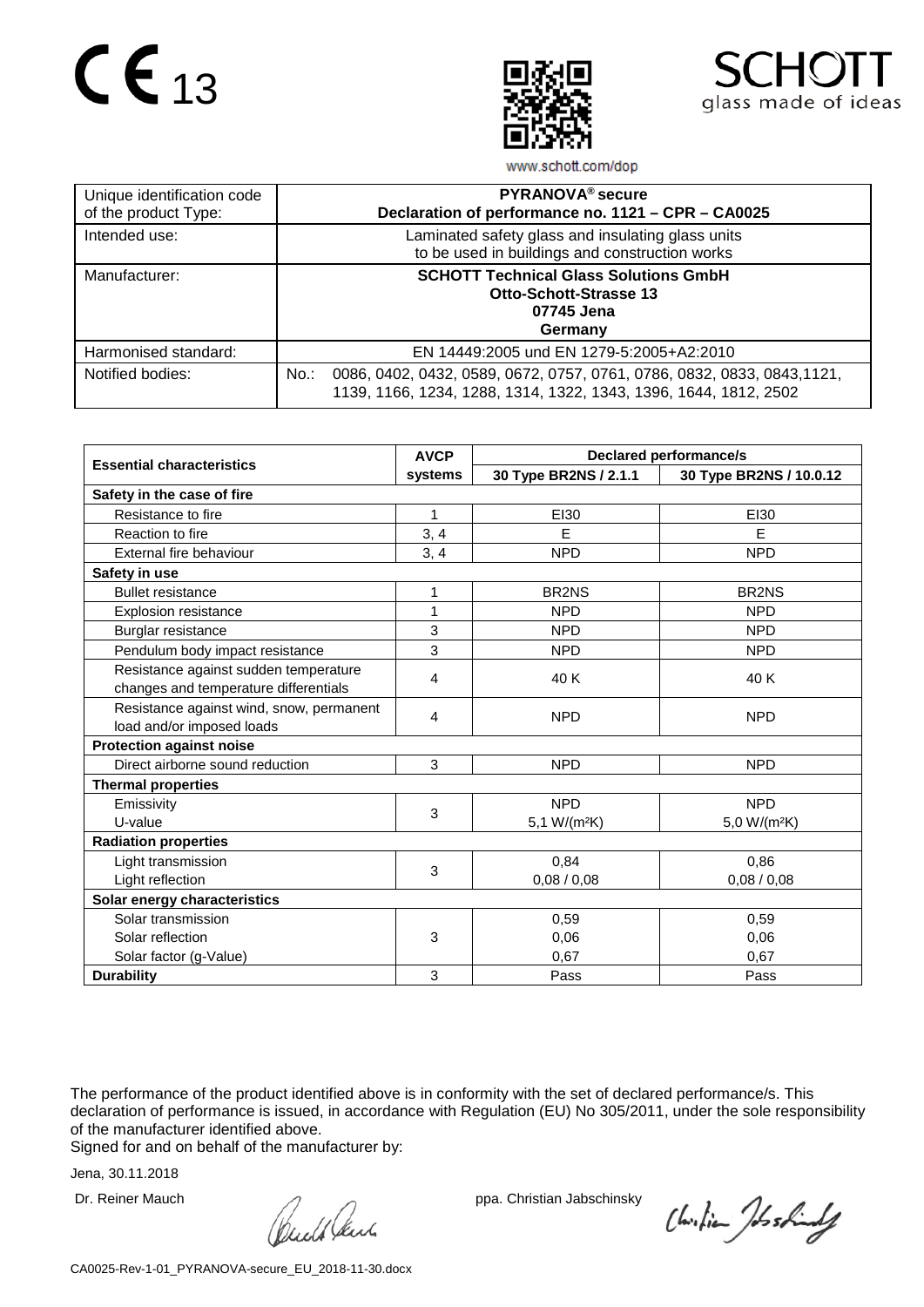



www.schott.com/dop

| Unique identification code<br>of the product Type: | PYRANOVA <sup>®</sup> secure<br>Declaration of performance no. 1121 - CPR - CA0025                                                                     |
|----------------------------------------------------|--------------------------------------------------------------------------------------------------------------------------------------------------------|
| Intended use:                                      | Laminated safety glass and insulating glass units<br>to be used in buildings and construction works                                                    |
| Manufacturer:                                      | <b>SCHOTT Technical Glass Solutions GmbH</b><br><b>Otto-Schott-Strasse 13</b><br>07745 Jena<br>Germany                                                 |
| Harmonised standard:                               | EN 14449:2005 und EN 1279-5:2005+A2:2010                                                                                                               |
| Notified bodies:                                   | 0086, 0402, 0432, 0589, 0672, 0757, 0761, 0786, 0832, 0833, 0843, 1121,<br>$No.$ :<br>1139, 1166, 1234, 1288, 1314, 1322, 1343, 1396, 1644, 1812, 2502 |

|                                          | <b>AVCP</b> | <b>Declared performance/s</b>  |                                |  |  |
|------------------------------------------|-------------|--------------------------------|--------------------------------|--|--|
| <b>Essential characteristics</b>         | systems     | 30 Type BR4NS / 1.1.9          | 30 Type BR4NS / 10.0.10        |  |  |
| Safety in the case of fire               |             |                                |                                |  |  |
| Resistance to fire                       | 1           | EI30                           | EI45/EW60                      |  |  |
| Reaction to fire                         | 3, 4        | E                              | E                              |  |  |
| External fire behaviour                  | 3, 4        | <b>NPD</b>                     | <b>NPD</b>                     |  |  |
| Safety in use                            |             |                                |                                |  |  |
| <b>Bullet resistance</b>                 | 1           | BR <sub>4</sub> N <sub>S</sub> | BR <sub>4</sub> N <sub>S</sub> |  |  |
| <b>Explosion resistance</b>              | 1           | <b>NPD</b>                     | <b>NPD</b>                     |  |  |
| Burglar resistance                       | 3           | P8B                            | P8B                            |  |  |
| Pendulum body impact resistance          | 3           | <b>NPD</b>                     | <b>NPD</b>                     |  |  |
| Resistance against sudden temperature    | 4           | 40 K                           | 40 K                           |  |  |
| changes and temperature differentials    |             |                                |                                |  |  |
| Resistance against wind, snow, permanent | 4           | <b>NPD</b>                     | <b>NPD</b>                     |  |  |
| load and/or imposed loads                |             |                                |                                |  |  |
| <b>Protection against noise</b>          |             |                                |                                |  |  |
| Direct airborne sound reduction          | 3           | <b>NPD</b>                     | <b>NPD</b>                     |  |  |
| <b>Thermal properties</b>                |             |                                |                                |  |  |
| Emissivity                               | 3           | <b>NPD</b>                     | <b>NPD</b>                     |  |  |
| U-value                                  |             | 4,9 W/(m <sup>2</sup> K)       | 4,4 W/(m <sup>2</sup> K)       |  |  |
| <b>Radiation properties</b>              |             |                                |                                |  |  |
| Light transmission                       | 3           | 0,83                           | 0,83                           |  |  |
| Light reflection                         |             | 0,08/0,08                      | 0,08/0,08                      |  |  |
| Solar energy characteristics             |             |                                |                                |  |  |
| Solar transmission                       |             | 0,59                           | 0,57                           |  |  |
| Solar reflection                         | 3           | 0,06                           | 0.06                           |  |  |
| Solar factor (g-Value)                   |             | 0.68                           | 0,65                           |  |  |
| <b>Durability</b>                        | 3           | Pass                           | Pass                           |  |  |

The performance of the product identified above is in conformity with the set of declared performance/s. This declaration of performance is issued, in accordance with Regulation (EU) No 305/2011, under the sole responsibility of the manufacturer identified above.

Signed for and on behalf of the manufacturer by:

Dr. Reiner Mauch ppa. Christian Jabschinsky<br>
ppa. Christian Jabschinsky<br>
ppa. Christian Jabschinsky

Christian Joshindy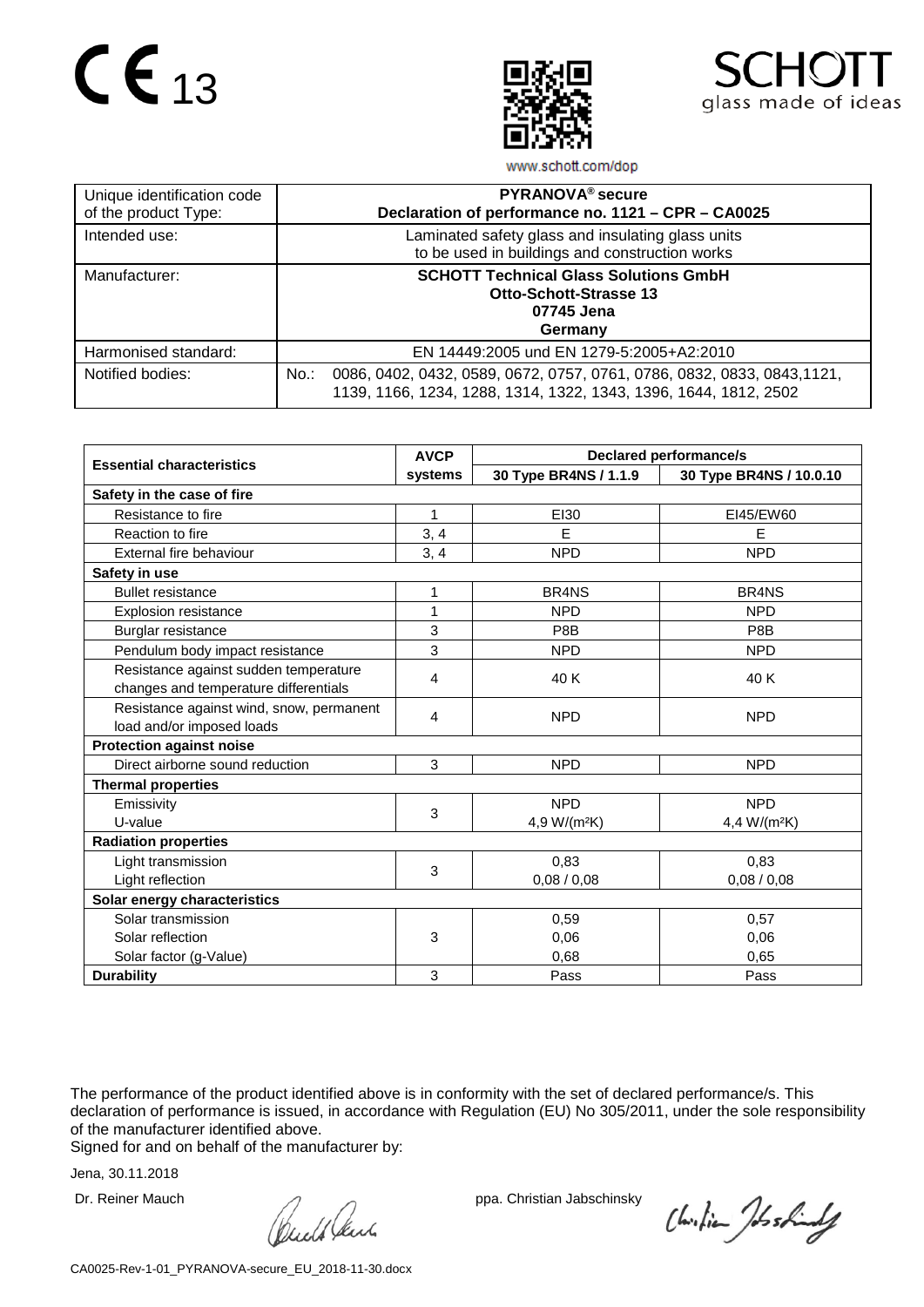



www.schott.com/dop

| Unique identification code<br>of the product Type: | PYRANOVA <sup>®</sup> secure<br>Declaration of performance no. 1121 - CPR - CA0025                                                                  |
|----------------------------------------------------|-----------------------------------------------------------------------------------------------------------------------------------------------------|
| Intended use:                                      | Laminated safety glass and insulating glass units<br>to be used in buildings and construction works                                                 |
| Manufacturer:                                      | <b>SCHOTT Technical Glass Solutions GmbH</b><br><b>Otto-Schott-Strasse 13</b><br>07745 Jena<br>Germany                                              |
| Harmonised standard:                               | EN 14449:2005 und EN 1279-5:2005+A2:2010                                                                                                            |
| Notified bodies:                                   | No.:<br>0086, 0402, 0432, 0589, 0672, 0757, 0761, 0786, 0832, 0833, 0843, 1121,<br>1139, 1166, 1234, 1288, 1314, 1322, 1343, 1396, 1644, 1812, 2502 |

|                                          | <b>AVCP</b> | <b>Declared performance/s</b>  |                                |  |  |
|------------------------------------------|-------------|--------------------------------|--------------------------------|--|--|
| <b>Essential characteristics</b>         | systems     | 30 Type BR4NS / 9.0.11         | 30 Type BR4NS / 9.16.15        |  |  |
| Safety in the case of fire               |             |                                |                                |  |  |
| Resistance to fire                       | 1           | EI45/EW60                      | EI45                           |  |  |
| Reaction to fire                         | 3, 4        | Е                              | E                              |  |  |
| External fire behaviour                  | 3, 4        | <b>NPD</b>                     | <b>NPD</b>                     |  |  |
| Safety in use                            |             |                                |                                |  |  |
| <b>Bullet resistance</b>                 | 1           | BR <sub>4</sub> N <sub>S</sub> | BR <sub>4</sub> N <sub>S</sub> |  |  |
| <b>Explosion resistance</b>              | 1           | <b>NPD</b>                     | <b>NPD</b>                     |  |  |
| Burglar resistance                       | 3           | P8B                            | P8B                            |  |  |
| Pendulum body impact resistance          | 3           | <b>NPD</b>                     | <b>NPD</b>                     |  |  |
| Resistance against sudden temperature    | 4           | 40 K                           | 40 K                           |  |  |
| changes and temperature differentials    |             |                                |                                |  |  |
| Resistance against wind, snow, permanent | 4           | <b>NPD</b>                     | <b>NPD</b>                     |  |  |
| load and/or imposed loads                |             |                                |                                |  |  |
| <b>Protection against noise</b>          |             |                                |                                |  |  |
| Direct airborne sound reduction          | 3           | <b>NPD</b>                     | <b>NPD</b>                     |  |  |
| <b>Thermal properties</b>                |             |                                |                                |  |  |
| Emissivity                               | 3           | <b>NPD</b>                     | <b>NPD</b>                     |  |  |
| U-value                                  |             | 4,5 W/(m <sup>2</sup> K)       | $3,2 W/(m^2K)$                 |  |  |
| <b>Radiation properties</b>              |             |                                |                                |  |  |
| Light transmission                       | 3           | 0,85                           | 0,69                           |  |  |
| Light reflection                         |             | 0,08/0,08                      | 0,07/0,07                      |  |  |
| Solar energy characteristics             |             |                                |                                |  |  |
| Solar transmission                       |             | 0,61                           | 0,48                           |  |  |
| Solar reflection                         | 3           | 0.06                           | 0.06                           |  |  |
| Solar factor (g-Value)                   |             | 0,69                           | 0,59                           |  |  |
| <b>Durability</b>                        | 3           | Pass                           | Pass                           |  |  |

The performance of the product identified above is in conformity with the set of declared performance/s. This declaration of performance is issued, in accordance with Regulation (EU) No 305/2011, under the sole responsibility of the manufacturer identified above.

Signed for and on behalf of the manufacturer by:

Dr. Reiner Mauch ppa. Christian Jabschinsky<br>
ppa. Christian Jabschinsky<br>
ppa. Christian Jabschinsky

Christian Joshindy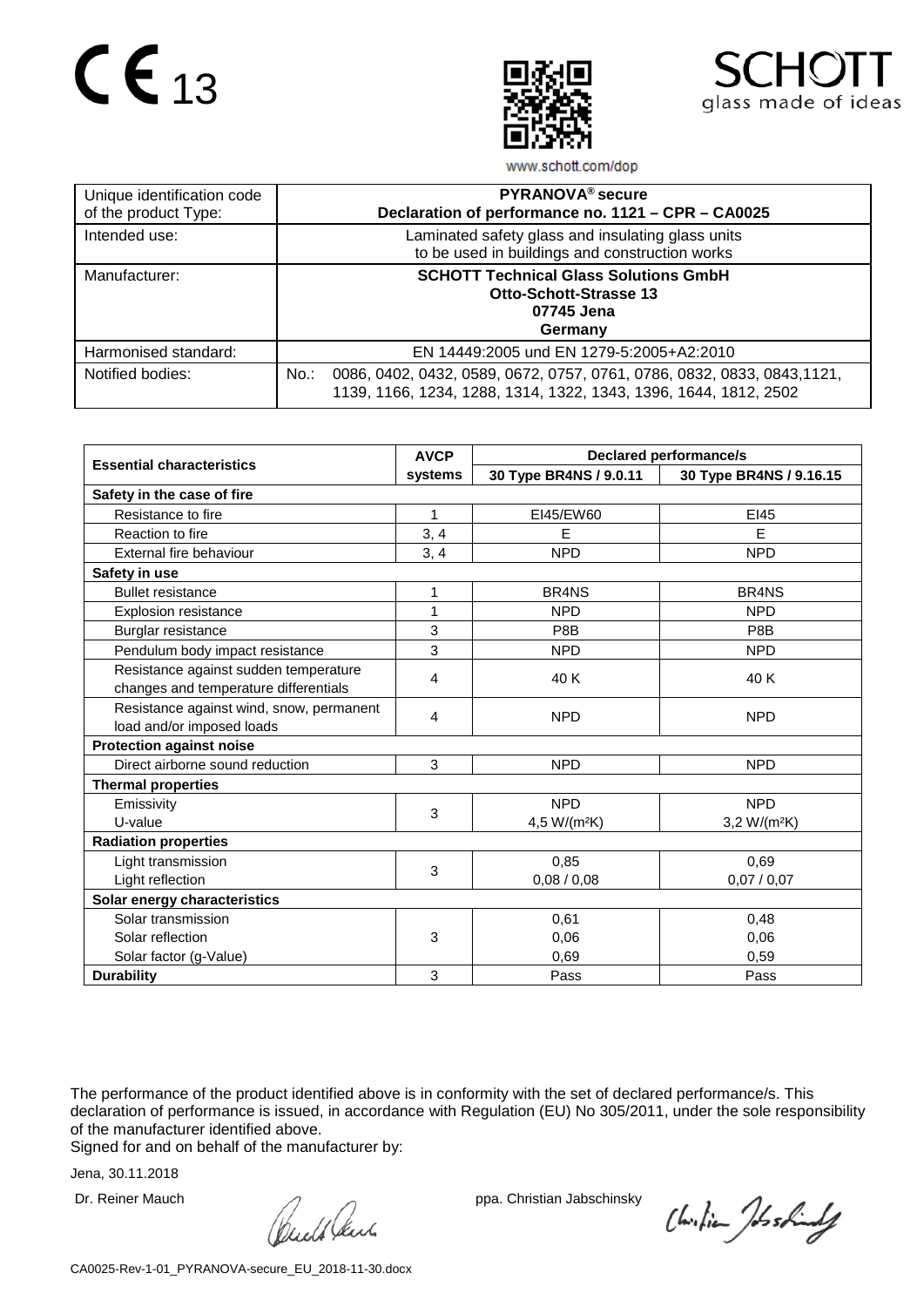



www.schott.com/dop

| Unique identification code<br>of the product Type: | PYRANOVA <sup>®</sup> secure<br>Declaration of performance no. 1121 - CPR - CA0025                                                                     |
|----------------------------------------------------|--------------------------------------------------------------------------------------------------------------------------------------------------------|
| Intended use:                                      | Laminated safety glass and insulating glass units<br>to be used in buildings and construction works                                                    |
| Manufacturer:                                      | <b>SCHOTT Technical Glass Solutions GmbH</b><br><b>Otto-Schott-Strasse 13</b><br>07745 Jena<br>Germany                                                 |
| Harmonised standard:                               | EN 14449:2005 und EN 1279-5:2005+A2:2010                                                                                                               |
| Notified bodies:                                   | 0086, 0402, 0432, 0589, 0672, 0757, 0761, 0786, 0832, 0833, 0843, 1121,<br>$No.$ :<br>1139, 1166, 1234, 1288, 1314, 1322, 1343, 1396, 1644, 1812, 2502 |

|                                          | <b>AVCP</b> | <b>Declared performance/s</b>  |  |  |
|------------------------------------------|-------------|--------------------------------|--|--|
| <b>Essential characteristics</b>         | systems     | 60 Type BR4NS / 12.1.1         |  |  |
| Safety in the case of fire               |             |                                |  |  |
| Resistance to fire                       | 1           | E160                           |  |  |
| Reaction to fire                         | 3, 4        | E                              |  |  |
| External fire behaviour                  | 3, 4        | <b>NPD</b>                     |  |  |
| Safety in use                            |             |                                |  |  |
| <b>Bullet resistance</b>                 | 1           | BR <sub>4</sub> N <sub>S</sub> |  |  |
| <b>Explosion resistance</b>              | 1           | <b>NPD</b>                     |  |  |
| Burglar resistance                       | 3           | <b>NPD</b>                     |  |  |
| Pendulum body impact resistance          | 3           | <b>NPD</b>                     |  |  |
| Resistance against sudden temperature    | 4           | 40 K                           |  |  |
| changes and temperature differentials    |             |                                |  |  |
| Resistance against wind, snow, permanent | 4           | <b>NPD</b>                     |  |  |
| load and/or imposed loads                |             |                                |  |  |
| <b>Protection against noise</b>          |             |                                |  |  |
| Direct airborne sound reduction          | 3           | <b>NPD</b>                     |  |  |
| <b>Thermal properties</b>                |             |                                |  |  |
| Emissivity                               | 3           | <b>NPD</b>                     |  |  |
| U-value                                  |             | 4,7 W/(m <sup>2</sup> K)       |  |  |
| <b>Radiation properties</b>              |             |                                |  |  |
| Light transmission                       | 3           | 0,79                           |  |  |
| Light reflection                         |             | 0,07/0,07                      |  |  |
| Solar energy characteristics             |             |                                |  |  |
| Solar transmission                       |             | 0,49                           |  |  |
| Solar reflection                         | 3           | 0,06                           |  |  |
| Solar factor (g-Value)                   |             | 0,60                           |  |  |
| <b>Durability</b>                        | 3           | Pass                           |  |  |

The performance of the product identified above is in conformity with the set of declared performance/s. This declaration of performance is issued, in accordance with Regulation (EU) No 305/2011, under the sole responsibility of the manufacturer identified above.

Signed for and on behalf of the manufacturer by:

Dr. Reiner Mauch ppa. Christian Jabschinsky<br>
ppa. Christian Jabschinsky<br>
ppa. Christian Jabschinsky

Christian Joshindy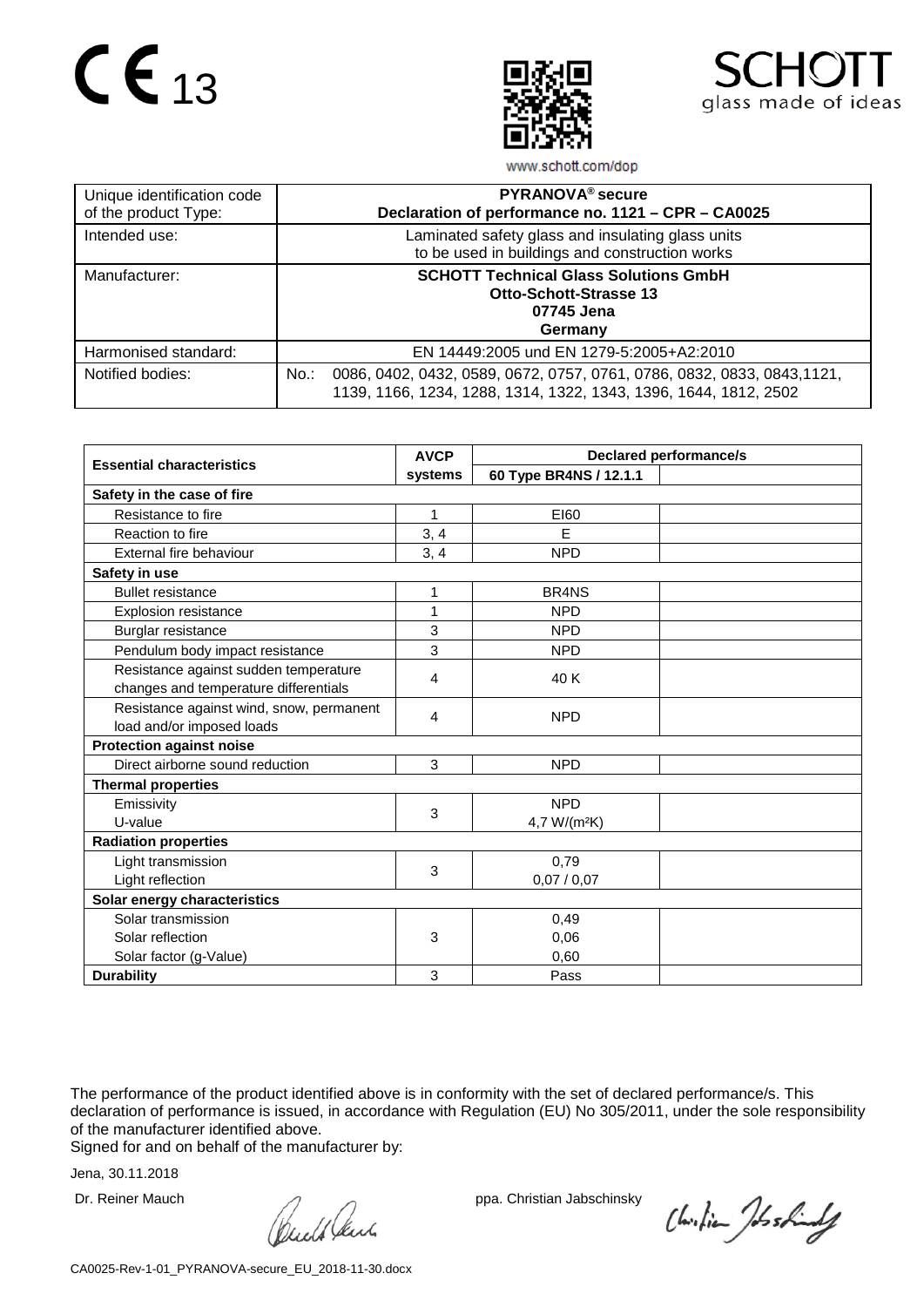



www.schott.com/dop

| Unique identification code<br>of the product Type: | PYRANOVA <sup>®</sup> secure<br>Declaration of performance no. 1121 - CPR - CA0025                                                                     |
|----------------------------------------------------|--------------------------------------------------------------------------------------------------------------------------------------------------------|
| Intended use:                                      | Laminated safety glass and insulating glass units<br>to be used in buildings and construction works                                                    |
| Manufacturer:                                      | <b>SCHOTT Technical Glass Solutions GmbH</b><br><b>Otto-Schott-Strasse 13</b><br>07745 Jena<br>Germany                                                 |
| Harmonised standard:                               | EN 14449:2005 und EN 1279-5:2005+A2:2010                                                                                                               |
| Notified bodies:                                   | 0086, 0402, 0432, 0589, 0672, 0757, 0761, 0786, 0832, 0833, 0843, 1121,<br>$No.$ :<br>1139, 1166, 1234, 1288, 1314, 1322, 1343, 1396, 1644, 1812, 2502 |

|                                          | <b>AVCP</b> |                                | <b>Declared performance/s</b>  |  |
|------------------------------------------|-------------|--------------------------------|--------------------------------|--|
| <b>Essential characteristics</b>         | systems     | 90 Type BR2NS / 11.1.0         | 90 Type BR4NS / 11.1.1         |  |
| Safety in the case of fire               |             |                                |                                |  |
| Resistance to fire                       | 1           | E190                           | E190                           |  |
| Reaction to fire                         | 3, 4        | E                              | E                              |  |
| External fire behaviour                  | 3, 4        | <b>NPD</b>                     | <b>NPD</b>                     |  |
| Safety in use                            |             |                                |                                |  |
| <b>Bullet resistance</b>                 | 1           | BR <sub>2</sub> N <sub>S</sub> | BR <sub>4</sub> N <sub>S</sub> |  |
| <b>Explosion resistance</b>              | 1           | <b>NPD</b>                     | <b>NPD</b>                     |  |
| Burglar resistance                       | 3           | <b>NPD</b>                     | <b>NPD</b>                     |  |
| Pendulum body impact resistance          | 3           | <b>NPD</b>                     | <b>NPD</b>                     |  |
| Resistance against sudden temperature    | 4           | 40 K                           | 40 K                           |  |
| changes and temperature differentials    |             |                                |                                |  |
| Resistance against wind, snow, permanent | 4           | <b>NPD</b>                     | <b>NPD</b>                     |  |
| load and/or imposed loads                |             |                                |                                |  |
| <b>Protection against noise</b>          |             |                                |                                |  |
| Direct airborne sound reduction          | 3           | <b>NPD</b>                     | <b>NPD</b>                     |  |
| <b>Thermal properties</b>                |             |                                |                                |  |
| Emissivity                               | 3           | <b>NPD</b>                     | <b>NPD</b>                     |  |
| U-value                                  |             | 4,5 W/(m <sup>2</sup> K)       | 4,5 W/(m <sup>2</sup> K)       |  |
| <b>Radiation properties</b>              |             |                                |                                |  |
| Light transmission                       | 3           | 0,80                           | 0,80                           |  |
| Light reflection                         |             | 0,07/0,07                      | 0,07/0,07                      |  |
| Solar energy characteristics             |             |                                |                                |  |
| Solar transmission                       |             | 0,58                           | 0,58                           |  |
| Solar reflection                         | 3           | 0,06                           | 0.06                           |  |
| Solar factor (g-Value)                   |             | 0,67                           | 0,67                           |  |
| <b>Durability</b>                        | 3           | Pass                           | Pass                           |  |

The performance of the product identified above is in conformity with the set of declared performance/s. This declaration of performance is issued, in accordance with Regulation (EU) No 305/2011, under the sole responsibility of the manufacturer identified above.

Signed for and on behalf of the manufacturer by:

Dr. Reiner Mauch ppa. Christian Jabschinsky<br>
ppa. Christian Jabschinsky<br>
ppa. Christian Jabschinsky

Christian Joshindy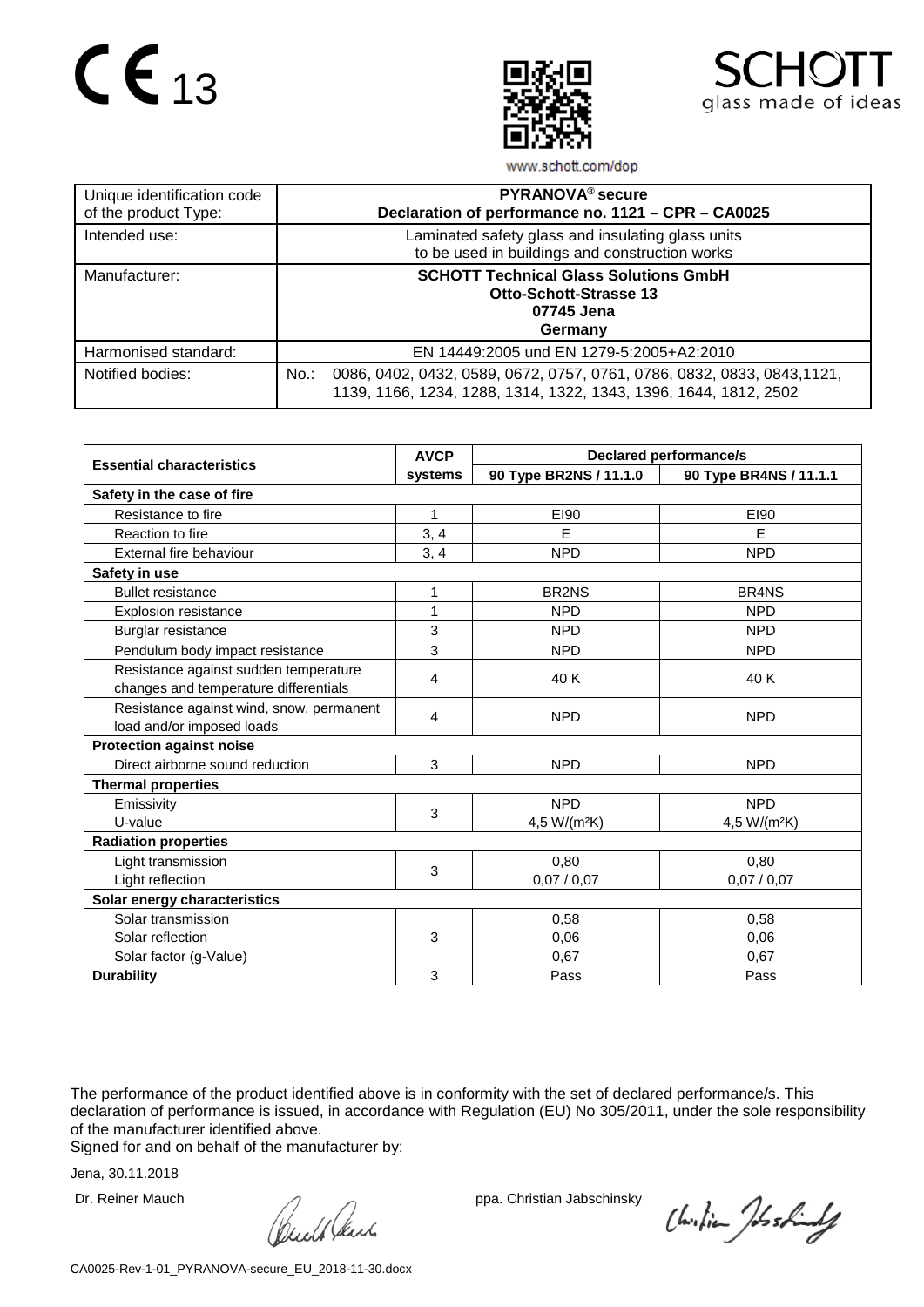



www.schott.com/dop

| Unique identification code<br>of the product Type: | PYRANOVA <sup>®</sup> secure<br>Declaration of performance no. 1121 - CPR - CA0025                                                                     |
|----------------------------------------------------|--------------------------------------------------------------------------------------------------------------------------------------------------------|
| Intended use:                                      | Laminated safety glass and insulating glass units<br>to be used in buildings and construction works                                                    |
| Manufacturer:                                      | <b>SCHOTT Technical Glass Solutions GmbH</b><br><b>Otto-Schott-Strasse 13</b><br>07745 Jena<br>Germany                                                 |
| Harmonised standard:                               | EN 14449:2005 und EN 1279-5:2005+A2:2010                                                                                                               |
| Notified bodies:                                   | 0086, 0402, 0432, 0589, 0672, 0757, 0761, 0786, 0832, 0833, 0843, 1121,<br>$No.$ :<br>1139, 1166, 1234, 1288, 1314, 1322, 1343, 1396, 1644, 1812, 2502 |

|                                          | <b>AVCP</b> |                          | <b>Declared performance/s</b> |  |
|------------------------------------------|-------------|--------------------------|-------------------------------|--|
| <b>Essential characteristics</b>         | systems     | 120 Type BR6NS / 18.1.0  |                               |  |
| Safety in the case of fire               |             |                          |                               |  |
| Resistance to fire                       | 1           | EI120                    |                               |  |
| Reaction to fire                         | 3, 4        | E                        |                               |  |
| External fire behaviour                  | 3, 4        | <b>NPD</b>               |                               |  |
| Safety in use                            |             |                          |                               |  |
| <b>Bullet resistance</b>                 | 1           | <b>BR6NS</b>             |                               |  |
| <b>Explosion resistance</b>              | 1           | <b>NPD</b>               |                               |  |
| Burglar resistance                       | 3           | <b>NPD</b>               |                               |  |
| Pendulum body impact resistance          | 3           | <b>NPD</b>               |                               |  |
| Resistance against sudden temperature    | 4           | 40 K                     |                               |  |
| changes and temperature differentials    |             |                          |                               |  |
| Resistance against wind, snow, permanent | 4           | <b>NPD</b>               |                               |  |
| load and/or imposed loads                |             |                          |                               |  |
| <b>Protection against noise</b>          |             |                          |                               |  |
| Direct airborne sound reduction          | 3           | <b>NPD</b>               |                               |  |
| <b>Thermal properties</b>                |             |                          |                               |  |
| Emissivity                               | 3           | <b>NPD</b>               |                               |  |
| U-value                                  |             | 2,7 W/(m <sup>2</sup> K) |                               |  |
| <b>Radiation properties</b>              |             |                          |                               |  |
| Light transmission                       | 3           | 0,73                     |                               |  |
| Light reflection                         |             | 0,14/0,13                |                               |  |
| Solar energy characteristics             |             |                          |                               |  |
| Solar transmission                       |             | 0,51                     |                               |  |
| Solar reflection                         | 3           | 0,11                     |                               |  |
| Solar factor (g-Value)                   |             | 0,61                     |                               |  |
| <b>Durability</b>                        | 3           | Pass                     |                               |  |

The performance of the product identified above is in conformity with the set of declared performance/s. This declaration of performance is issued, in accordance with Regulation (EU) No 305/2011, under the sole responsibility of the manufacturer identified above.

Signed for and on behalf of the manufacturer by:

Dr. Reiner Mauch ppa. Christian Jabschinsky<br>
ppa. Christian Jabschinsky<br>
ppa. Christian Jabschinsky

Christian Joshindy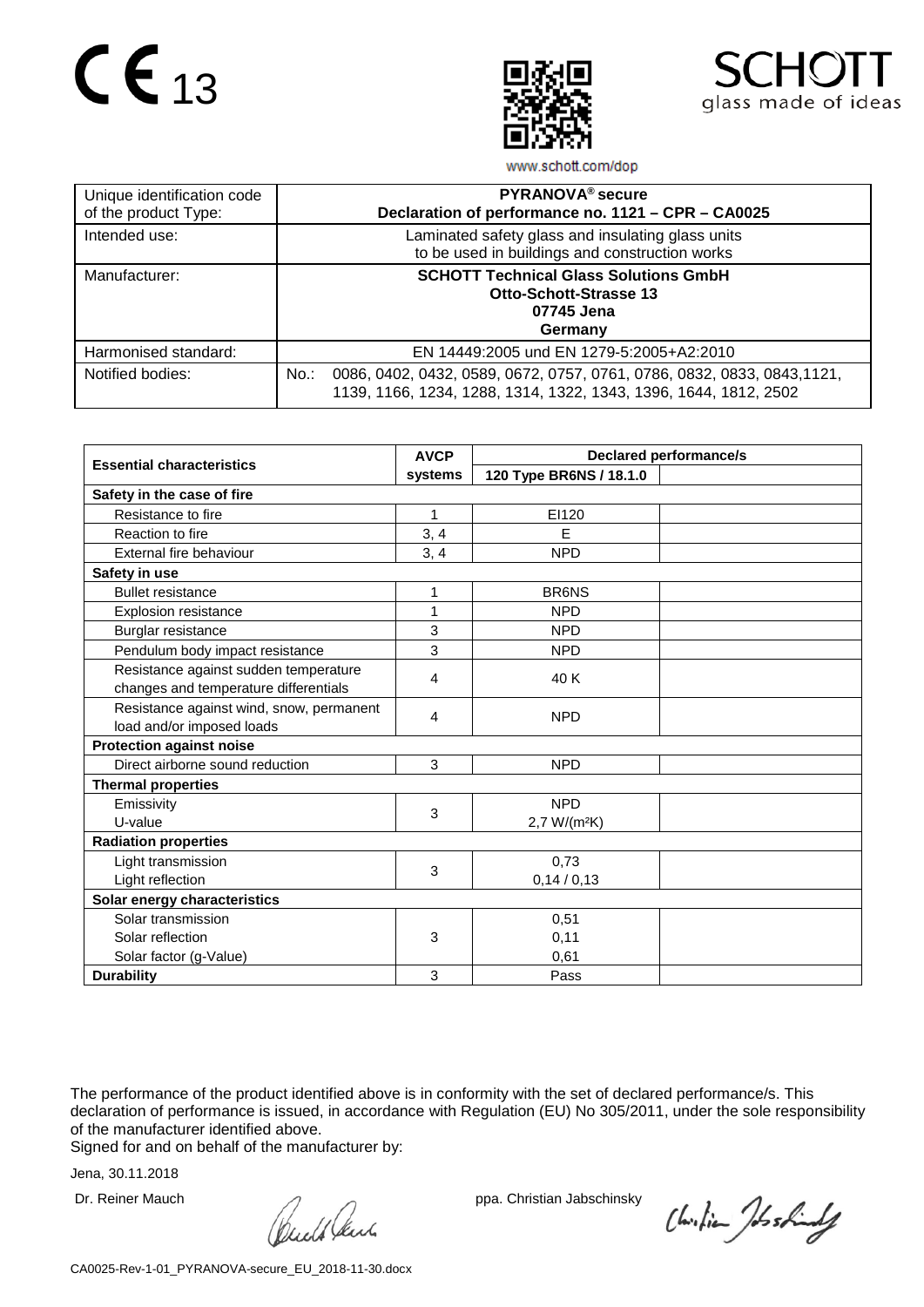



www.schott.com/dop

| Unique identification code<br>of the product Type: | PYRANOVA <sup>®</sup> secure<br>Declaration of performance no. 1121 - CPR - CA0025                                                                     |
|----------------------------------------------------|--------------------------------------------------------------------------------------------------------------------------------------------------------|
| Intended use:                                      | Laminated safety glass and insulating glass units<br>to be used in buildings and construction works                                                    |
| Manufacturer:                                      | <b>SCHOTT Technical Glass Solutions GmbH</b><br><b>Otto-Schott-Strasse 13</b><br>07745 Jena<br>Germany                                                 |
| Harmonised standard:                               | EN 14449:2005 und EN 1279-5:2005+A2:2010                                                                                                               |
| Notified bodies:                                   | 0086, 0402, 0432, 0589, 0672, 0757, 0761, 0786, 0832, 0833, 0843, 1121,<br>$No.$ :<br>1139, 1166, 1234, 1288, 1314, 1322, 1343, 1396, 1644, 1812, 2502 |

|                                          | <b>AVCP</b>  | <b>Declared performance/s</b>        |                                      |  |
|------------------------------------------|--------------|--------------------------------------|--------------------------------------|--|
| <b>Essential characteristics</b>         | systems      | IGU 30 Type P4A / 5.4.2 <sup>1</sup> | IGU 30 Type P7B / 1.2.6 <sup>2</sup> |  |
| Safety in the case of fire               |              |                                      |                                      |  |
| Resistance to fire                       | $\mathbf{1}$ | EI30                                 | EI30                                 |  |
| Reaction to fire                         | 3, 4         | E                                    | E                                    |  |
| External fire behaviour                  | 3, 4         | <b>NPD</b>                           | <b>NPD</b>                           |  |
| Safety in use                            |              |                                      |                                      |  |
| <b>Bullet resistance</b>                 | 1            | <b>NPD</b>                           | <b>NPD</b>                           |  |
| <b>Explosion resistance</b>              | 1            | <b>NPD</b>                           | <b>NPD</b>                           |  |
| Burglar resistance                       | 3            | P <sub>4</sub> A                     | P7B                                  |  |
| Pendulum body impact resistance          | 3            | <b>NPD</b>                           | <b>NPD</b>                           |  |
| Resistance against sudden temperature    | 4            | 40 K                                 | 40 K                                 |  |
| changes and temperature differentials    |              |                                      |                                      |  |
| Resistance against wind, snow, permanent | 4            | <b>NPD</b>                           | <b>NPD</b>                           |  |
| load and/or imposed loads                |              |                                      |                                      |  |
| <b>Protection against noise</b>          |              |                                      |                                      |  |
| Direct airborne sound reduction          | 3            | <b>NPD</b>                           | <b>NPD</b>                           |  |
| <b>Thermal properties</b>                |              |                                      |                                      |  |
| Emissivity                               | 3            | <b>NPD</b>                           | <b>NPD</b>                           |  |
| U-value                                  |              | 1,1 W/(m <sup>2</sup> K)             | 1,1 $W/(m^2K)$                       |  |
| <b>Radiation properties</b>              |              |                                      |                                      |  |
| Light transmission                       | 3            | 0,75                                 | 0,73                                 |  |
| Light reflection                         |              | 0,11/0,10                            | 0,11/0,10                            |  |
| Solar energy characteristics             |              |                                      |                                      |  |
| Solar transmission                       |              | 0,42                                 | 0,42                                 |  |
| Solar reflection                         | 3            | 0,26                                 | 0,26                                 |  |
| Solar factor (g-Value)                   |              | 0,59                                 | 0,59                                 |  |
| <b>Durability</b>                        | 3            | Pass                                 | Pass                                 |  |

 <sup>1</sup> Design: outside - Float <sup>4</sup> mm lowE – Argon 15mm – PYRANOVA® secure <sup>30</sup> P4A /5.4.2 - inside

Signed for and on behalf of the manufacturer by:

Dr. Reiner Mauch ppa. Christian Jabschinsky<br>
ppa. Christian Jabschinsky<br>
ppa. Christian Jabschinsky

Christian Joshindy

<sup>2</sup> Design: outside - Float 4 mm lowE – Argon 15mm – PYRANOVA® secure 30 P7B /1.2.6 - inside

<span id="page-15-1"></span><span id="page-15-0"></span>The performance of the product identified above is in conformity with the set of declared performance/s. This declaration of performance is issued, in accordance with Regulation (EU) No 305/2011, under the sole responsibility of the manufacturer identified above.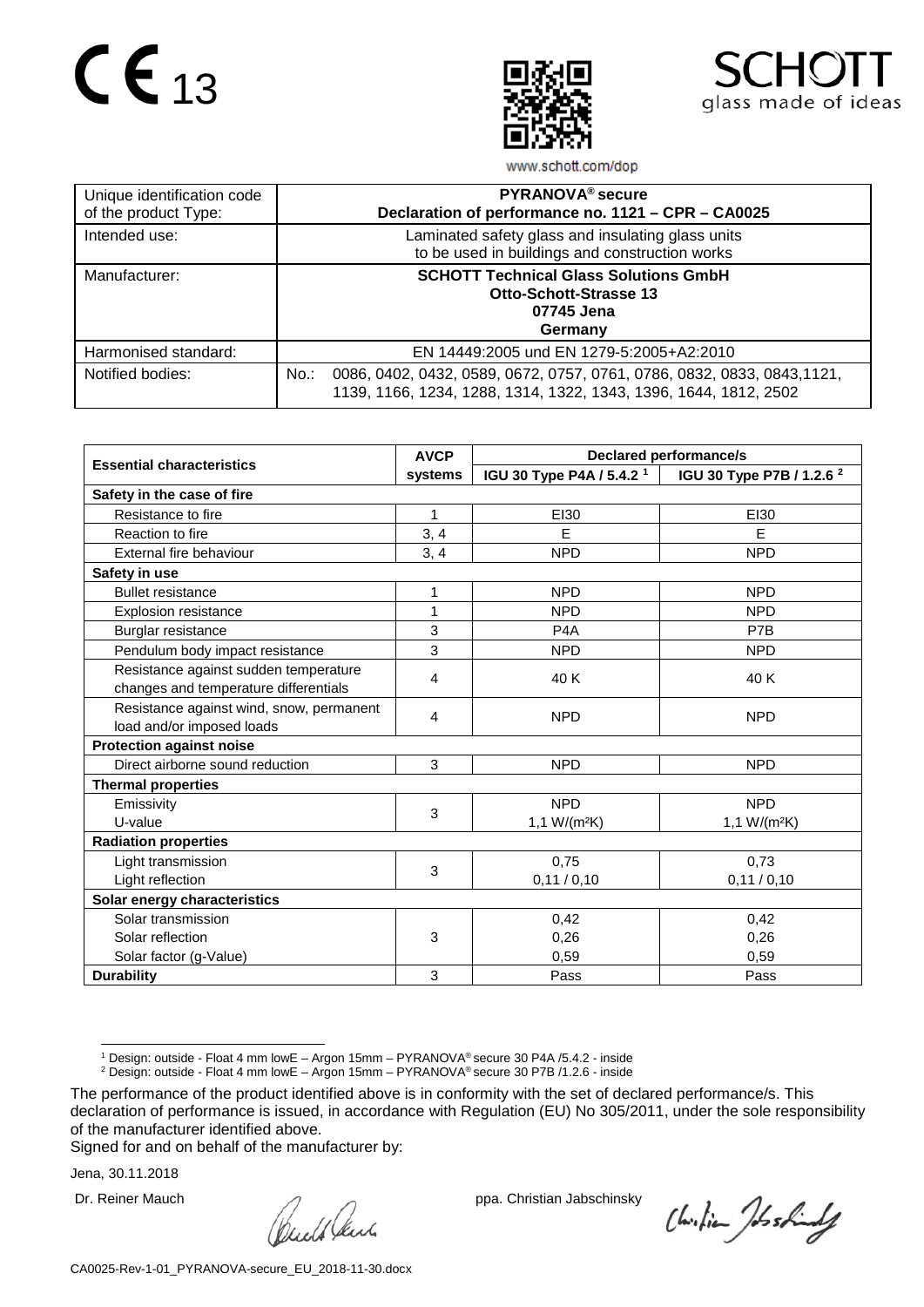# $CE_{13}$





www.schott.com/dop

| Unique identification code<br>of the product Type: | PYRANOVA <sup>®</sup> secure<br>Declaration of performance no. 1121 - CPR - CA0025                                                                     |
|----------------------------------------------------|--------------------------------------------------------------------------------------------------------------------------------------------------------|
| Intended use:                                      | Laminated safety glass and insulating glass units<br>to be used in buildings and construction works                                                    |
| Manufacturer:                                      | <b>SCHOTT Technical Glass Solutions GmbH</b><br><b>Otto-Schott-Strasse 13</b><br>07745 Jena<br>Germany                                                 |
| Harmonised standard:                               | EN 14449:2005 und EN 1279-5:2005+A2:2010                                                                                                               |
| Notified bodies:                                   | 0086, 0402, 0432, 0589, 0672, 0757, 0761, 0786, 0832, 0833, 0843, 1121,<br>$No.$ :<br>1139, 1166, 1234, 1288, 1314, 1322, 1343, 1396, 1644, 1812, 2502 |

|                                          | <b>AVCP</b> | <b>Declared performance/s</b> |  |  |
|------------------------------------------|-------------|-------------------------------|--|--|
| <b>Essential characteristics</b>         | systems     | IGU 30 Type BR4NS / 1.1.9 3   |  |  |
| Safety in the case of fire               |             |                               |  |  |
| Resistance to fire                       | 1           | EI30                          |  |  |
| Reaction to fire                         | 3, 4        | E                             |  |  |
| External fire behaviour                  | 3, 4        | <b>NPD</b>                    |  |  |
| Safety in use                            |             |                               |  |  |
| <b>Bullet resistance</b>                 | 1           | BR4NS                         |  |  |
| <b>Explosion resistance</b>              |             | <b>NPD</b>                    |  |  |
| Burglar resistance                       | 3           | P8B                           |  |  |
| Pendulum body impact resistance          | 3           | <b>NPD</b>                    |  |  |
| Resistance against sudden temperature    | 4           | 40 K                          |  |  |
| changes and temperature differentials    |             |                               |  |  |
| Resistance against wind, snow, permanent |             | <b>NPD</b>                    |  |  |
| load and/or imposed loads                | 4           |                               |  |  |
| <b>Protection against noise</b>          |             |                               |  |  |
| Direct airborne sound reduction          | 3           | <b>NPD</b>                    |  |  |
| <b>Thermal properties</b>                |             |                               |  |  |
| Emissivity                               | 3           | <b>NPD</b>                    |  |  |
| U-value                                  |             | 1,1 W/(m <sup>2</sup> K)      |  |  |
| <b>Radiation properties</b>              |             |                               |  |  |
| Light transmission                       | 3           | 0,76                          |  |  |
| Light reflection                         |             | 0,11/0,10                     |  |  |
| Solar energy characteristics             |             |                               |  |  |
| Solar transmission                       |             | 0,45                          |  |  |
| Solar reflection                         | 3           | 0,26                          |  |  |
| Solar factor (g-Value)                   |             | 0,59                          |  |  |
| <b>Durability</b>                        | 3           | Pass                          |  |  |

Signed for and on behalf of the manufacturer by:

Dr. Reiner Mauch ppa. Christian Jabschinsky<br>
ppa. Christian Jabschinsky<br>
ppa. Christian Jabschinsky

Christian Joshindy

 <sup>3</sup> Design: outside - Float <sup>4</sup> mm lowE – Argon 15mm – PYRANOVA® secure <sup>30</sup> BR4NS /1.1.9 - inside

<span id="page-16-0"></span>The performance of the product identified above is in conformity with the set of declared performance/s. This declaration of performance is issued, in accordance with Regulation (EU) No 305/2011, under the sole responsibility of the manufacturer identified above.